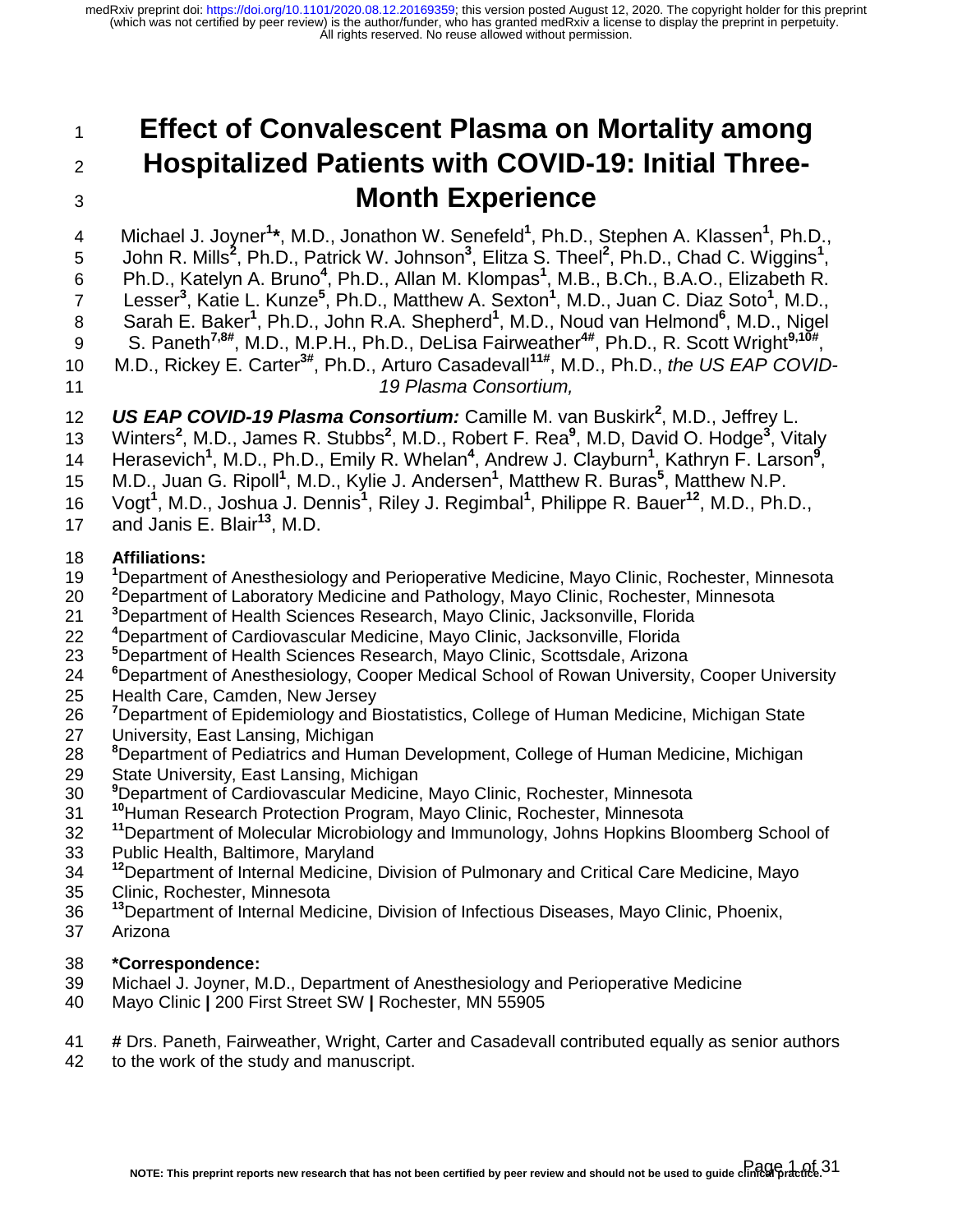# 43 **Key Points**

- 44 **Question.** Does transfusion of human convalescent plasma reduce mortality among
- 45 hospitalized COVID-19 patients?
- 46 **Findings.** Transfusion of convalescent plasma with higher antibody levels to
- 47 hospitalized COVID-19 patients significantly reduced mortality compared to transfusions
- 48 with low antibody levels. Transfusions within three days of COVID-19 diagnosis yielded
- 49 greater reductions in mortality.
- 50 **Meaning.** Embedded in an Expanded Access Program providing access to COVID-19
- 51 convalescent plasma and designed to assess its safety, several signals consistent with
- 52 efficacy of convalescent plasma in the treatment of hospitalized COVID-19 patients
- 53 emerged.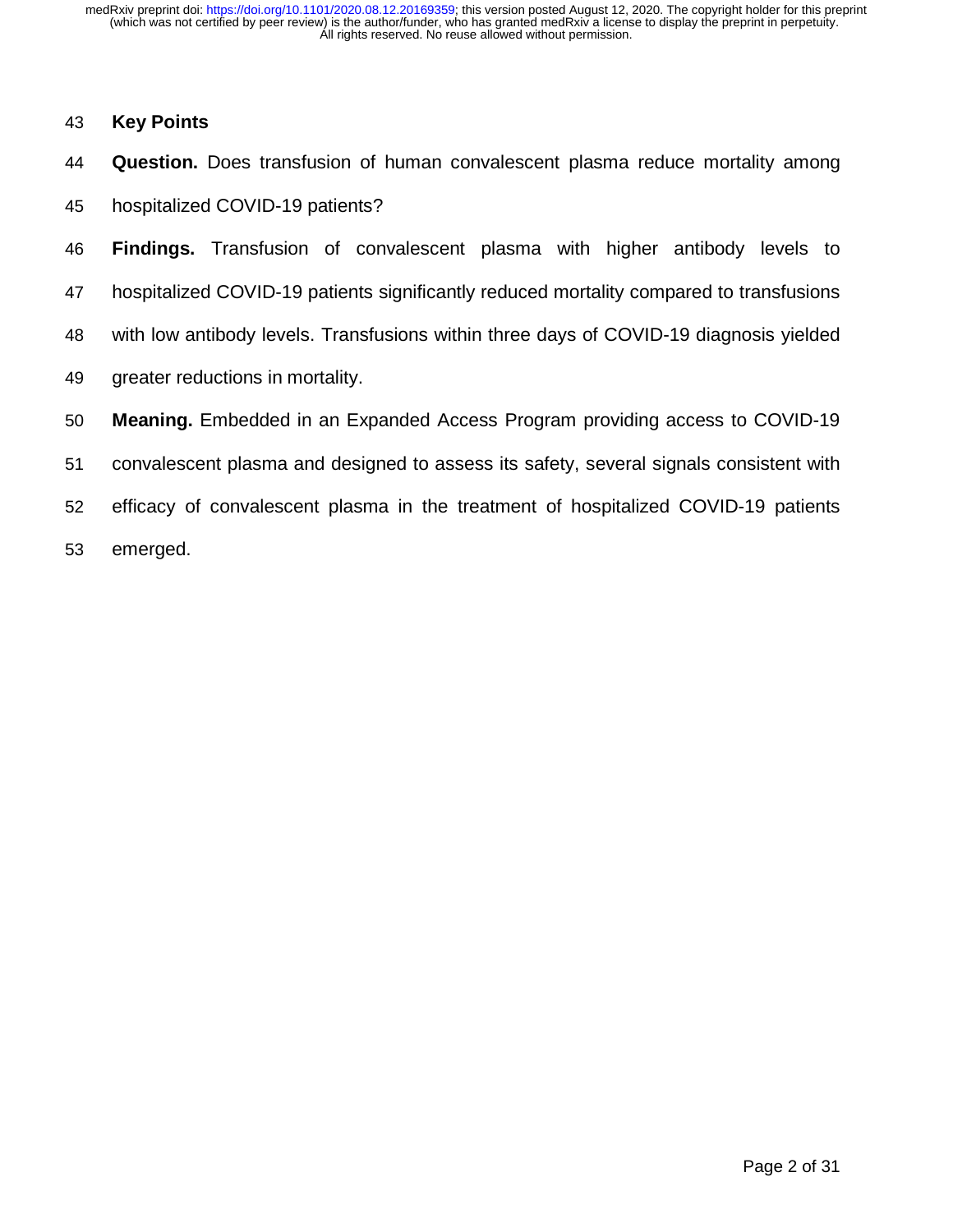#### 54 **Abstract**

55 **Importance:** Passive antibody transfer is a longstanding treatment strategy for 56 infectious diseases that involve the respiratory system. In this context, human 57 convalescent plasma has been used to treat coronavirus disease 2019 (COVID-19), but 58 the efficacy remains uncertain.

59 **Objective:** To explore potential signals of efficacy of COVID-19 convalescent plasma.

60 **Design:** Open-label, Expanded Access Program (EAP) for the treatment of COVID-19

61 patients with human convalescent plasma.

62 **Setting:** Multicenter, including 2,807 acute care facilities in the US and territories.

63 **Participants:** Adult participants enrolled and transfused under the purview of the US 64 Convalescent Plasma EAP program between April 4 and July 4, 2020 who were 65 hospitalized with (or at risk of) severe or life threatening acute COVID-19 respiratory 66 syndrome.

67 **Intervention:** Transfusion of at least one unit of human COVID-19 convalescent plasma 68 using standard transfusion guidelines at any time during hospitalization. Convalescent 69 plasma was donated by recently-recovered COVID-19 survivors, and the antibody 70 levels in the units collected were unknown at the time of transfusion.

71 **Main Outcomes and Measures:** Seven and thirty-day mortality.

72 **Results:** The 35,322 transfused patients had heterogeneous demographic and clinical 73 characteristics. This cohort included a high proportion of critically-ill patients, with 52.3% 74 in the intensive care unit (ICU) and 27.5% receiving mechanical ventilation at the time of 75 plasma transfusion. The seven-day mortality rate was 8.7% [95% CI 8.3%-9.2%] in 76 patients transfused within 3 days of COVID-19 diagnosis but 11.9% [11.4%-12.2%] in 77 patients transfused 4 or more days after diagnosis (p<0.001). Similar findings were 78 observed in 30-day mortality (21.6% vs. 26.7%, p<0.0001). Importantly, a gradient of 79 mortality was seen in relation to IgG antibody levels in the transfused plasma. For 80 patients who received high IgG plasma (>18.45 S/Co), seven-day mortality was 8.9% 81 (6.8%, 11.7%); for recipients of medium IgG plasma (4.62 to 18.45 S/Co) mortality was 82 11.6% (10.3%, 13.1%); and for recipients of low IgG plasma (<4.62 S/Co) mortality was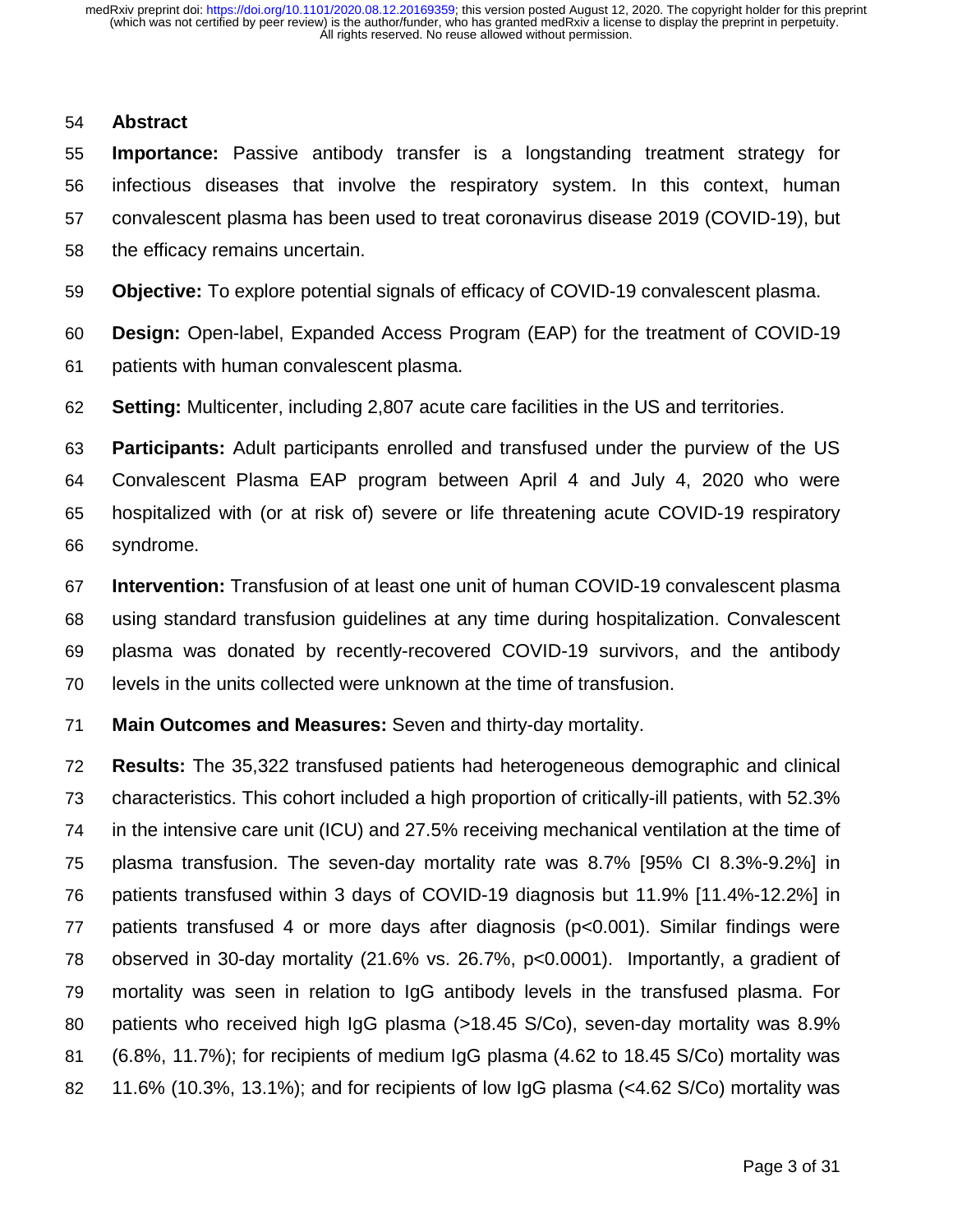83 13.7% (11.1%, 16.8%) (p=0.048). This unadjusted dose-response relationship with IgG 84 was also observed in thirty-day mortality (p=0.021). The pooled relative risk of mortality 85 among patients transfused with high antibody level plasma units was 0.65 [0.47-0.92] 86 for 7 days and 0.77 [0.63-0.94] for 30 days compared to low antibody level plasma 87 units.

88 **Conclusions and Relevance:** The relationships between reduced mortality and both 89 earlier time to transfusion and higher antibody levels provide signatures of efficacy for 90 convalescent plasma in the treatment of hospitalized COVID-19 patients. This 91 information may be informative for the treatment of COVID-19 and design of 92 randomized clinical trials involving convalescent plasma.

93 **Trial Registration:** ClinicalTrials.gov Identifier: NCT04338360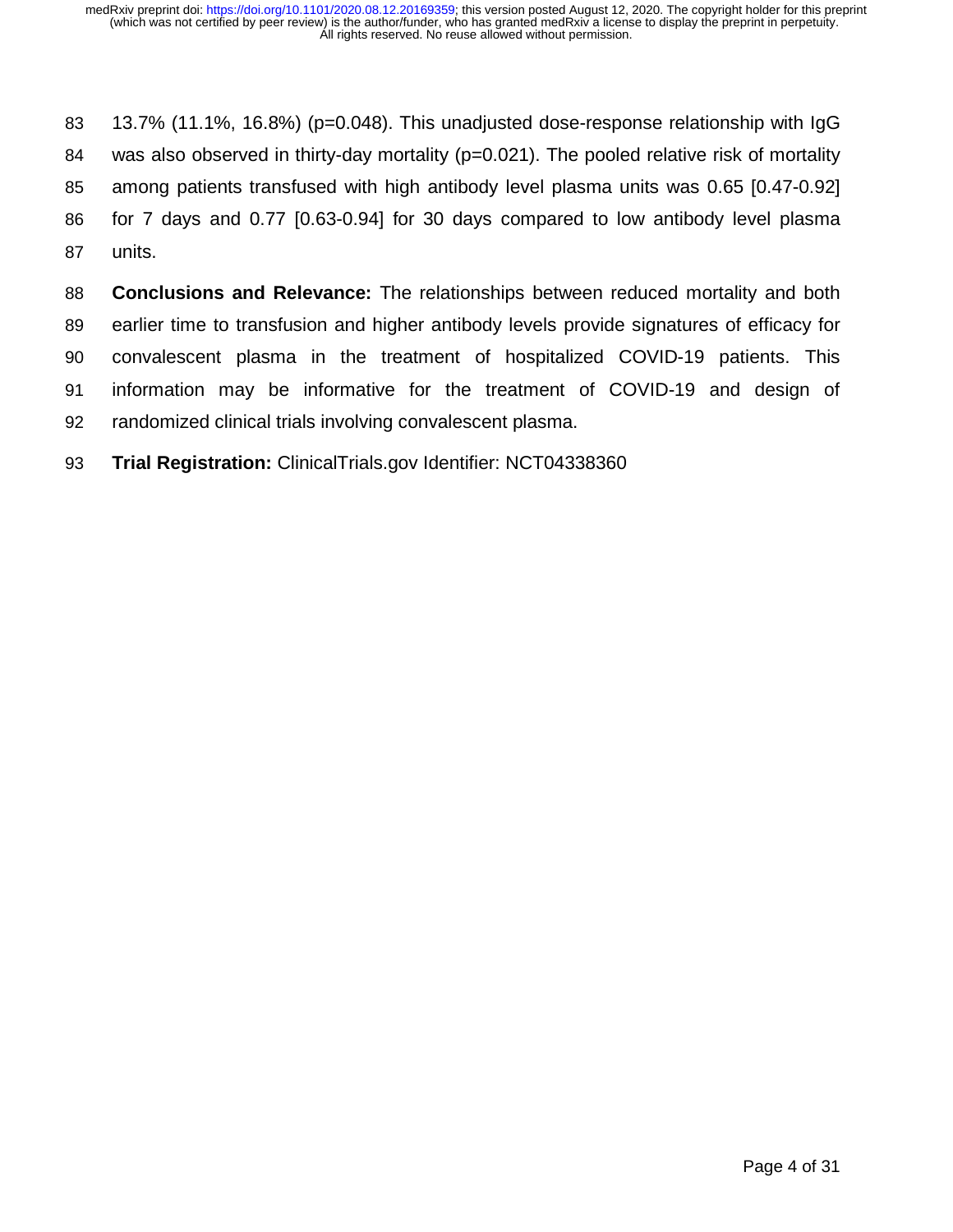#### 94 **Introduction**

95 Passive antibody transfer, including convalescent plasma or serum, has 96 previously been used to treat infectious diseases that involve the respiratory system  $1-3$ . 97 This therapeutic approach was established early in the last century and included 98 widespread use of convalescent plasma for treatment of the 1918 influenza  $4$ . In this 99 context, the coronavirus disease 2019 (COVID-19) pandemic has revived interest in the 100 use of convalescent plasma for the treatment of hospitalized patients with COVID-19. 101 Although there is substantial interest in the use of COVID-19 convalescent plasma, the 102 efficacy signals are preliminary  $5.6$ .

103 In response to the global COVID-19 pandemic and need for access to treatments 104 possibly providing benefit while randomized clinical trials were in various stages of 105 development and enrollment, the Mayo Clinic initiated the US Expanded Access 106 Program (EAP) for convalescent plasma, which resulted in widespread use of 107 convalescent plasma to treat COVID-19 in the U.S. The EAP received collaborative and 108 financial support from the Biomedical Advanced Research and Development Authority 109 (BARDA). Although the charter of the EAP was to provide access to and assess the 110 safety of COVID-19 convalescent plasma, we performed exploratory analyses on the 111 efficacy of this agent. We hypothesized, based on historical data that earlier 112 administration of convalescent plasma with high antibody levels would be associated 113 with reduced mortality. To address this hypothesis, we evaluated seven and 30-day 114 mortality in 35,322 hospitalized adults transfused with COVID-19 convalescent plasma 115 by asking two questions. First, was earlier treatment of patients with convalescent 116 plasma after diagnosis of COVID-19 associated with reduced mortality compared to 117 later treatment in the course of disease? Second, were higher antibody levels in the 118 transfused convalescent plasma associated with reduced mortality?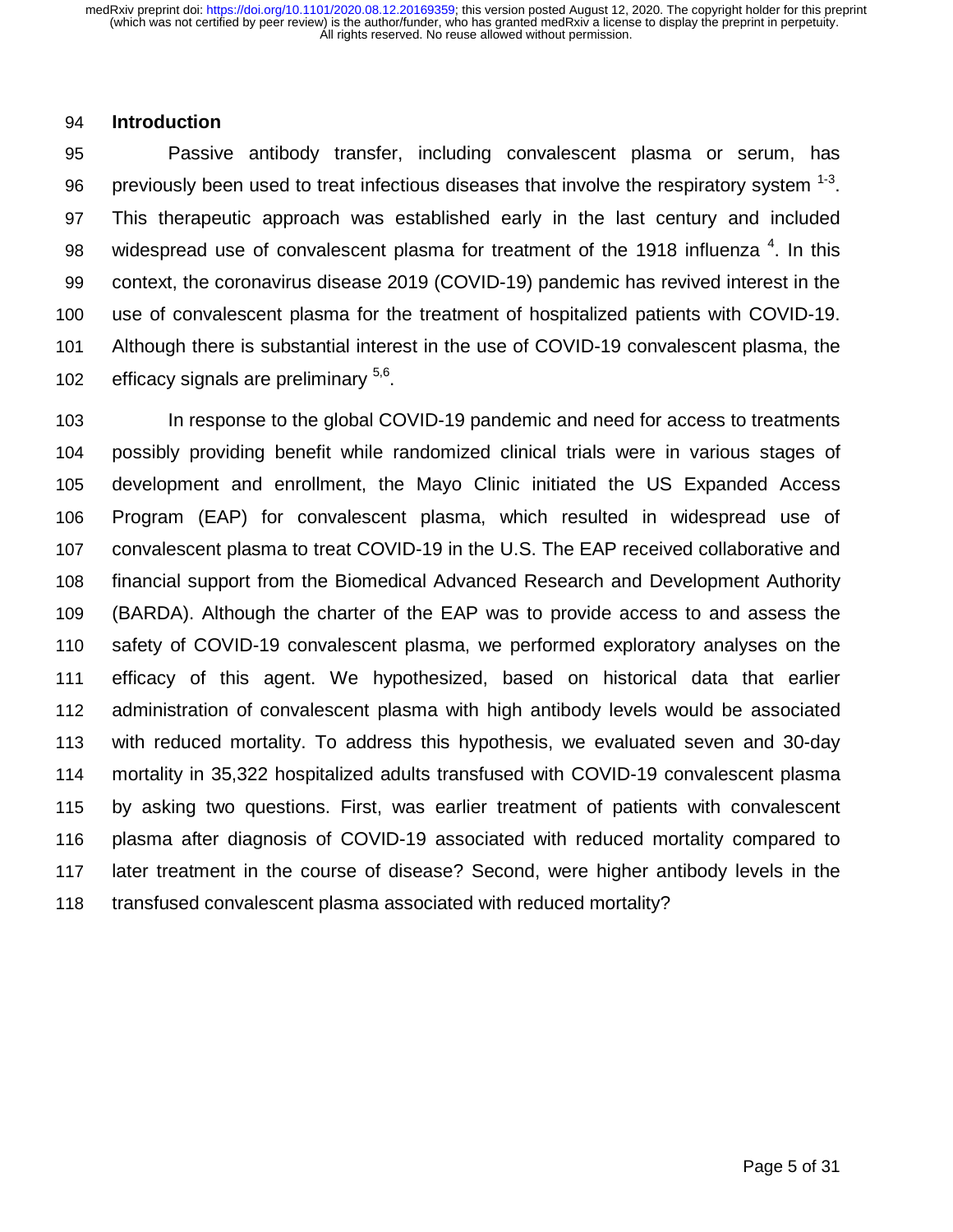#### 119 **Methods**

# 120 *Design and Oversight*

121 As described previously<sup>7,8</sup>, the EAP was a US Government-sponsored, national, 122 pragmatic intervention conducted as a multicenter, open-label protocol in hospitalized 123 adults with COVID-19. All hospitals or acute care facilities in the US and any physician 124 licensed in the US were eligible to participate provided they agreed to adhere to the 125 treatment protocol, FDA, and state regulations.

126 Mayo Clinic served as the academic research organization conducting the study. The 127 Mayo Clinic Institutional Review Board (IRB) was the central IRB, approved the protocol 128 all modifications, and performed regulatory oversight for all sites and investigators. The 129 principal investigator served as the regulatory sponsor. A Data and Safety Monitoring 130 Board oversaw the safety analyses and advised the regulatory sponsor and the Mayo 131 Clinic IRB on risk. Written informed consent was obtained from the participant or a 132 legally-authorized representative prior to enrollment, except for those patients who 133 necessitated use of an emergency consent process defined in collaboration with the US 134 FDA.

#### 135 *Participants*

136 Eligible patients were aged 18 years or older, hospitalized with a laboratory confirmed 137 diagnosis of infection with severe acute respiratory syndrome coronavirus 2 (SARS-138 CoV-2), and had (or were judged by a healthcare provider to be at high risk of 139 progression to) severe or life-threatening COVID-19. Inclusion criteria and the clinical 140 symptoms defining severe or life-threatening COVID-19 are outlined in **Supplement 1**.

#### 141 *Plasma Collection*

142 Convalescent plasma was obtained from a registered or licensed blood collector, and 143 COVID-19 antibody levels were unknown at the time of plasma collection. Convalescent 144 plasma was donated by COVID-19 survivors with confirmed diagnosis via clinical 145 laboratory test whom were symptom free for 14 days, or more according to standard 146 blood center procedures<sup>9</sup>. An aliquot of plasma or serum was shipped from a subset of 147 blood collection centers for later antibody testing. At the time of collection, each plasma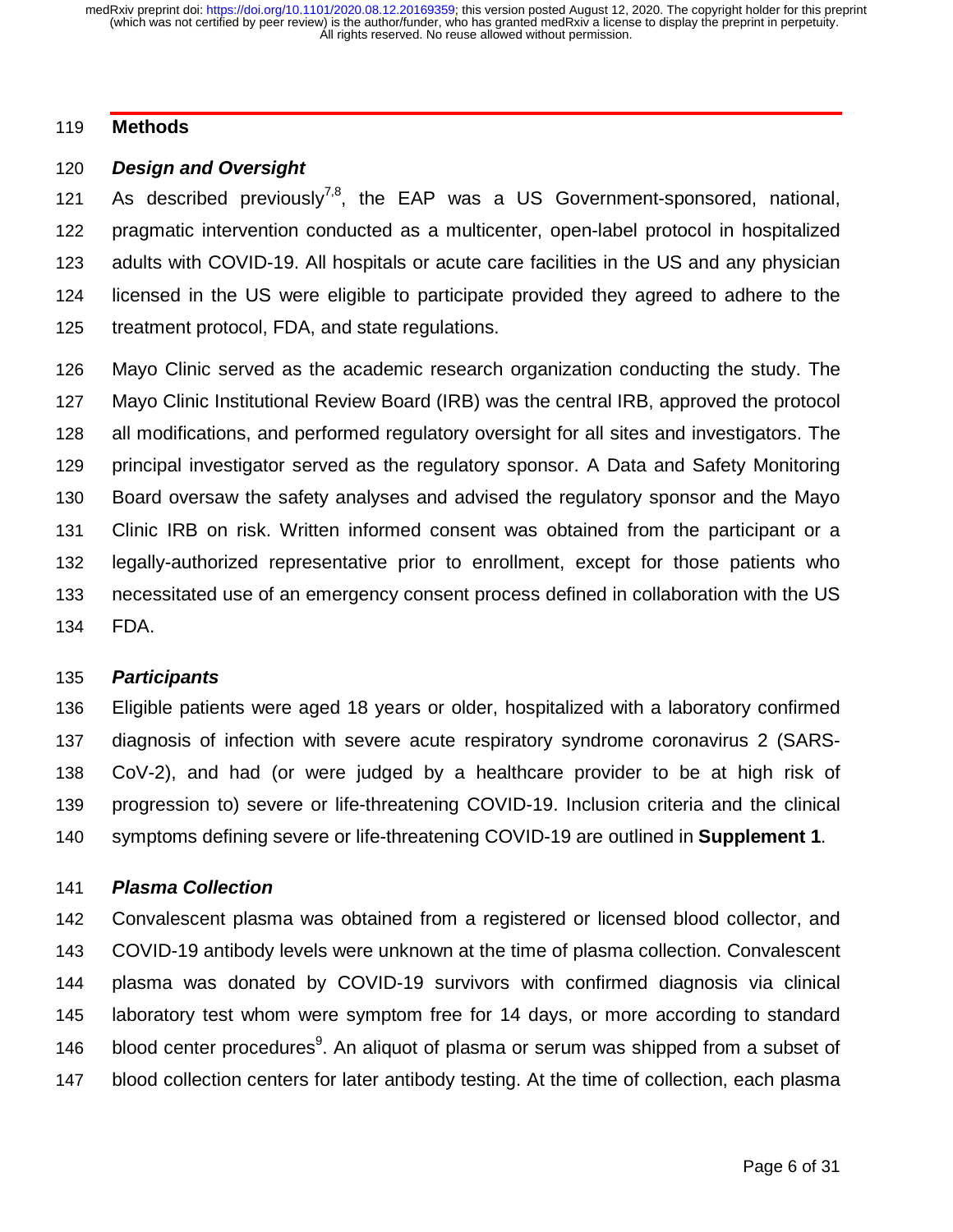148 unit was assigned a standardized identifying number (ISBT 128 code) specific to the 149 *donor*, which was used to link antibody levels with study outcomes corresponding to the 150 plasma *recipient(s)*.

# 151 *Plasma Transfusion*

152 Compatible COVID-19 convalescent plasma was administered intravenously according 153 to individual institutional protocols. The transfusion dose of COVID-19 convalescent 154 plasma was at least one unit (approximately 200 mL), with the option to administer 155 additional doses if clinically justified.

#### 156 *Data Entry*

157 Web-based, standardized data reporting surveys were completed to assess the clinical 158 status of patients using the Research Electronic Data Capture system (REDCap, 159 v.9.1.15 Vanderbilt University, Nashville, TN)<sup>10,11</sup>, with FDA authorization, as previously 160 described<sup>7,8</sup>. Given the rapidity at which the EAP was implemented and considering the 161 stress on clinical staff at participating sites during this on-going pandemic, the web-162 based case reporting forms were designed to optimize convenience. Additionally, 163 although the patient inclusion criteria were specific to hospitalized patients, these 164 criteria were exceptionally broad (**Supplement 1**). While these elements of the EAP 165 may be atypical, they are perhaps understandable in a crisis of the magnitude of the 166 COVID 19 pandemic.

# 167 *Antibody testing*

168 Binding antibody levels from sera were tested using the Ortho-Clinical Diagnostics 169 VITROS Anti-SARS-CoV-2 IgG chemiluminescent immunoassay (CLIA) in accordance 170 with manufacturer instructions<sup>12</sup>. The Ortho-Clinical IgG CLIA is a qualitative assay 171 based on a recombinant form of the SARS-CoV-2 spike subunit 1 protein. Results of 172 this assay are based on the sample signal-to-cut-off (S/Co) ratio, with values <1.0 and 173 ≥1.00 corresponding to negative and positive results, The S/Co values reflect relative<br>174 levels of anti-SARS-CoV-2 antibodies. levels of anti-SARS-CoV-2 antibodies.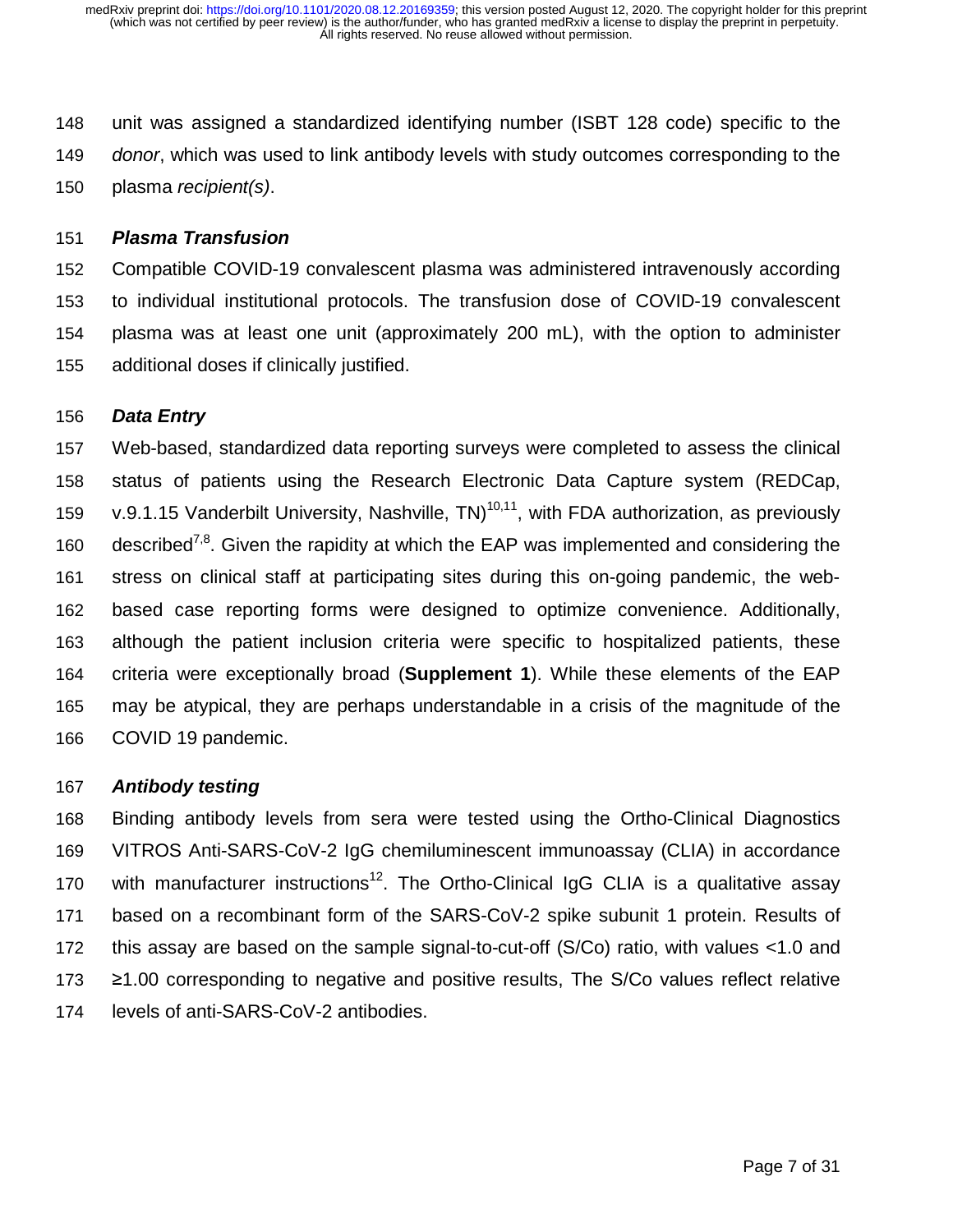#### 175 *Statistics*

176 The sample size for the EAP was not determined *a priori* and patient accrual has not 177 concluded at the time of this writing. The sample sizes for these analyses varied by the 178 availability of linked antibody data, and in some cases, missing data. For the analyses 179 not associated with antibody data, all transfusions on or before July 4, 2020 were 180 included (i.e., three months after the first confirmed transfusion in the EAP). The 181 database was locked for this study report on August 5, 2020 to allow all included 182 patients to have up to 30 days of follow up after transfusion. For the subset of patients 183 with remnant samples suitable for antibody analysis, all patients matched by the 184 standardized identifying number (ISBT 128 code) were included, with some caveats 185 detailed below.

186 Based on insights from the pre-antibiotic era that antibody therapy was most effective 187 when given early<sup>2,13</sup>, our cohort was stratified into categories based on the days from 188 COVID-19 diagnosis to plasma transfusion, including: 0, 1-3, 4-10, and 11 or more days 189 and for some graphical presentations and analyses, dichotomized into 0-3 vs. 4 or more 190 days. The timing of death was recorded within the precision of a calendar day, so 191 adjustments were needed to develop survival estimates. For deaths that occurred on 192 the same day of plasma transfusion, a death indicator representing 0.5 days was 193 assigned. Otherwise, the number of days between plasma transfusion and death was 194 calculated for each patient. Transfused patients were assumed to be alive unless death 195 was recorded via web-based reporting survey.

196 Given that patients may have had more than one unit of plasma from different donors 197 and the days from diagnosis to transfusion were heterogeneous, decision rules were 198 required for analyses of the antibody data. To control for the potential confounding 199 effects of plasma volume and non-uniform antibody levels between multiple plasma 200 units in the analysis, plasma recipients with a single unit, defined as 150 – 250 mL of 201 plasma, were included in the analysis. Finally, plasma from a single donor may have 202 been fractioned into multiple plasma units and transfused to multiple recipients. The 203 analysis did not adjust for the potential clustering that may have occurred in doing so. 204 For the semi-quantitative Ortho-Clinical IgG assay, low, medium and high relative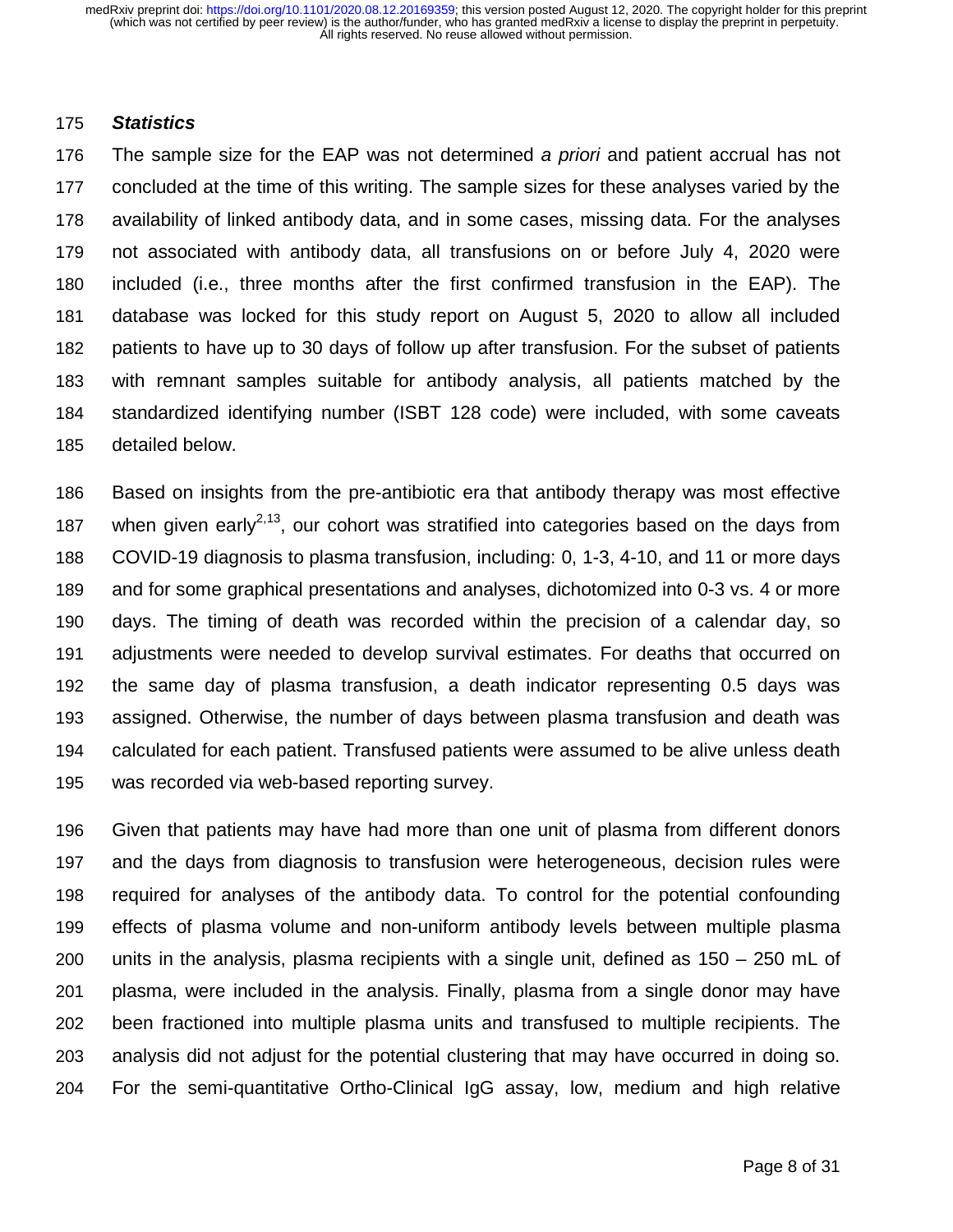205 binding antibody levels were established by setting thresholds for low and high based 206 on the  $\sim$ 20<sup>th</sup> and  $\sim$ 80<sup>th</sup> percentiles of the distribution for the S/Co ratios, respectively. 207 Accordingly, the thresholds were set at 4.62 S/Co and 18.45 S/Co.

208 Unadjusted (crude) mortality and adjusted mortality estimates were constructed. For the 209 unadjusted mortality, or case fatality rate, tabulations of the number of mortality events 210 recorded divided by the total number at risk were computed. Score confidence intervals 211 were estimated. For analysis within subgroups, crude mortality was also estimated by 212 grouping the events on key strata variables (e.g., time to transfusion; time epoch of the 213 study)

214 With the study being non-randomized and containing multiple sources of possible 215 confounding, adjusted estimates of point mortality were also estimated. Two 216 approaches to adjusting for confounding were implemented. First, the general process 217 of generating crude estimates by strata was used to estimate the relative risk by stratum 218 and then a pooled (common) estimate over all strata was estimated using the Mantel-219 Haenszel estimator. The second approach for adjusted point estimates was developed 220 as an extension of the methods used for estimating adjusted survival, using a baseline 221 Cox regression model fitted to the data. Without loss of generality, we assumed a 222 single variable of direct interest (e.g., days to transfusion) and a set of covariates to be 223 controlled for within the estimate. Using the 'conditional' method for estimating adjusted 224 survival curves<sup>14</sup>, an adjusted estimate of the mortality at Day 7, for example, was 225 obtained. To estimate the confidence interval for the adjusted survival curve, the 226 bootstrap method was used. For each of the bootstrap replicates, the original full data 227 set was used to determine the reference distribution for standardization of the mortality 228 estimate. This approach was extended to provide an estimate of the relative risk over 229 one or more variables of interest. The posterior distribution of potential relative risks was 230 constructed by a Cartesian merge of the posterior adjusted survival estimates for each 231 group. The 2.5<sup>th</sup> and 97.5<sup>th</sup> percentiles of this distribution were used as the bootstrap 232 confidence interval for the relative risk. No p-values were provided for this method. The 233 adjustment variables used in these analyses were as follows: time epoch (as shown in 234 **Table 1**), gender, race, age at enrollment (as categories), and indicator variables for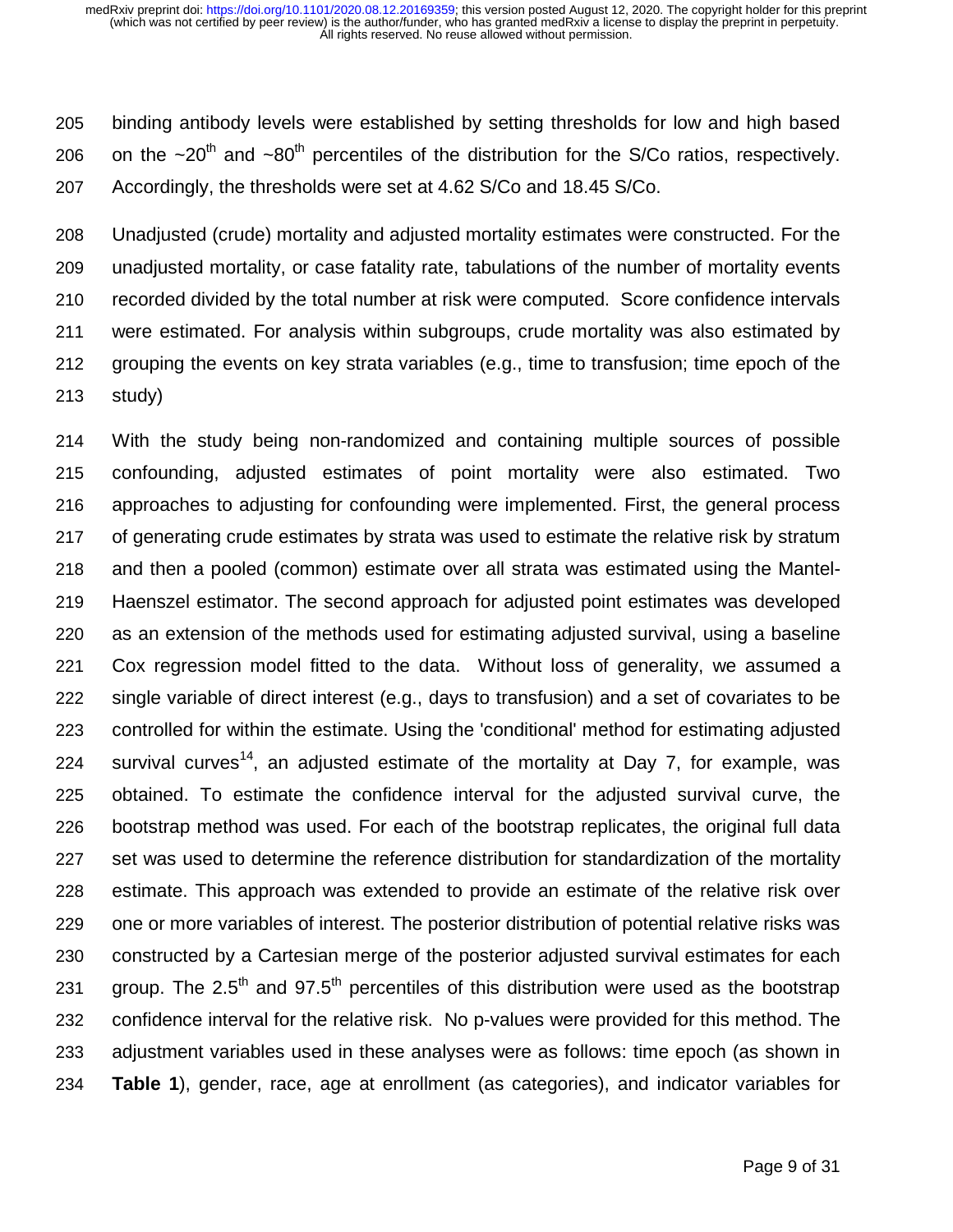235 having already developed one or more severe COVID-19 conditions (as shown in **Table**  236 **1**), being on a ventilator, use of hydroxychloroquine, use of remdesivir, and use of 237 steroids prior to transfusion.

238 Descriptive statistics are presented as frequencies and percentages. Analytic data are 239 presented as point estimates and 95% confidence intervals. P-values less than 0.05 240 were considered statistically significant and no correction for multiple testing has been 241 applied to reported p-values. All statistical analyses were completed using R version 242 3.6.2.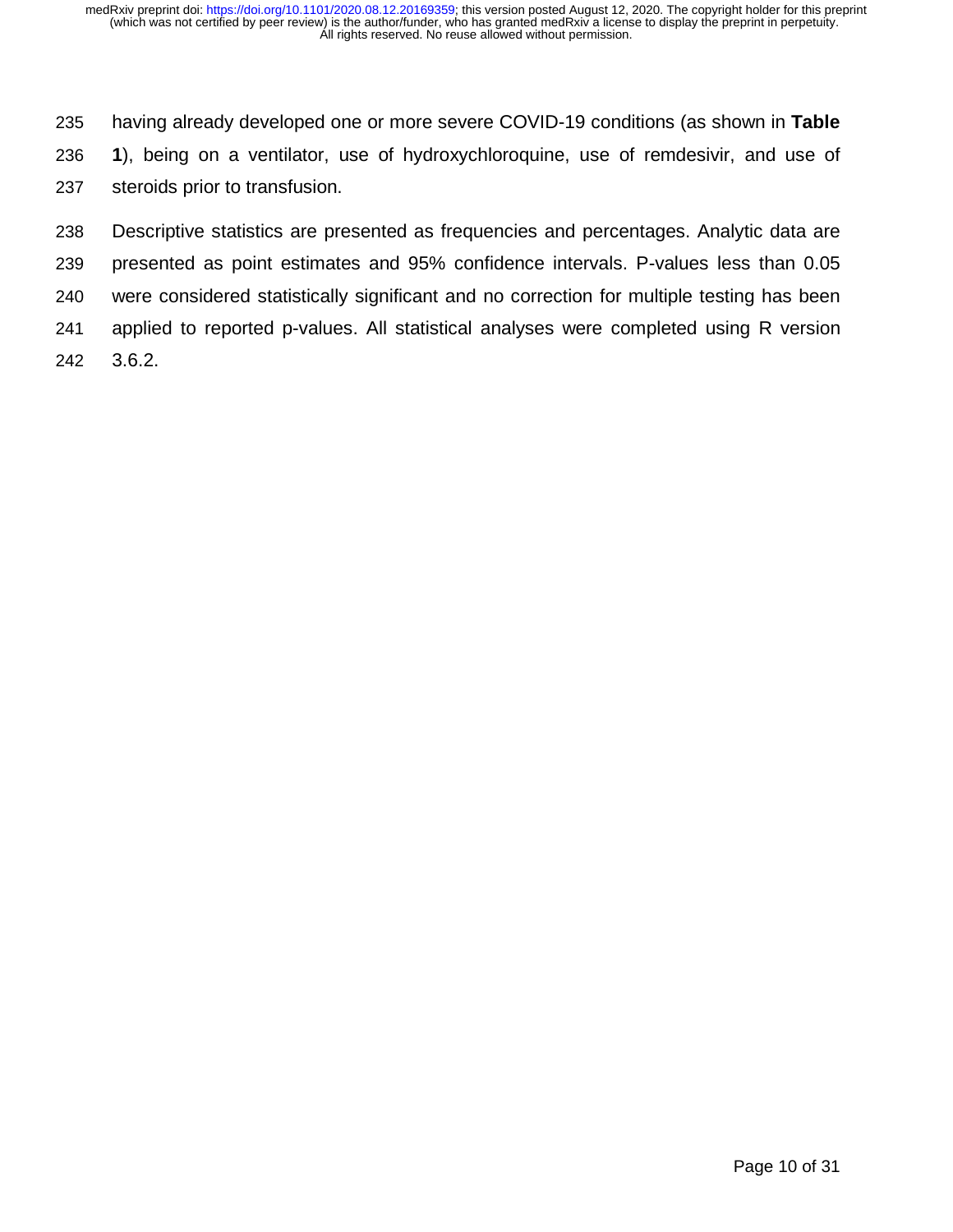#### 243 **Results**

# 244 *Patient Characteristics*

245 Between April 4 and July 4, 2020, 47,047 patients were enrolled in the EAP, of whom 246 36,226 were transfused with COVID-19 convalescent plasma. Of the 1,959 registered 247 sites with at least one patient enrolled, 1,809 sites had transfused at least one patient 248 (92.3%) and 928 sites had transfused at least ten patients (47.4%), **Figure 1**. Data were 249 included for 35,322 transfused patients with 7-day and 30-day follow-up. Key patient 250 characteristics are presented in **Table 1**, stratified into three groups delineating the time 251 period of the study and COVID-19 pandemic. The data set represented a non-252 probability sample of hospitalized COVID-19 patients with diverse representation of 253 gender, age, weight status, race, and ethnicity. As shown in **Table 1**, the patients 254 transfused early in the study period (before May 01) were more critically-ill (higher rates 255 of mechanical ventilation, ICU admissions and septic shock), had higher concomitant 256 treatment with hydroxychloroquine and azithromycin, and lower concomitant treatment 257 with remdesivir compared with groups transfused later in the study period.

#### 258 *Unadjusted Analyses*

259 Since the initiation of the EAP, there has been a reduction in both the seven-day crude 260 mortality rate and a pronounced shift of the time to transfusion towards more rapid 261 transfusion of convalescent plasma. The crude seven-day mortality rate was reduced in 262 patients transfused within 3 days (8.7%, 8.3%-9.2%) of COVID-19 diagnosis compared 263 to patients transfused 4 or more days after COVID-19 diagnosis (11.9%, 11.4%-12.3%; 264 *P*<0.001), **Table 2**. Similar trends were seen for unadjusted 30-day mortality. Table 2 265 presents several additional analyses by risk modifiers (e.g., age and ventilation status at 266 time of transfusion). As a means for controlling for study epoch, the time to transfusion 267 association is presented further stratified by study period. More favorable estimates for 268 mortality were found for all early transfusions (3 or fewer days) across both 7- and 30- 269 day mortality for all three study months (*P*<0.001; **Table 2**).

# 270 *Adjusted Analysis including Antibodies*

271 In a subset of 3,082 transfused patients who received only a single unit of plasma (150 272 – 250 mL), the unadjusted antibody association with mortality is presented in **Table 2**.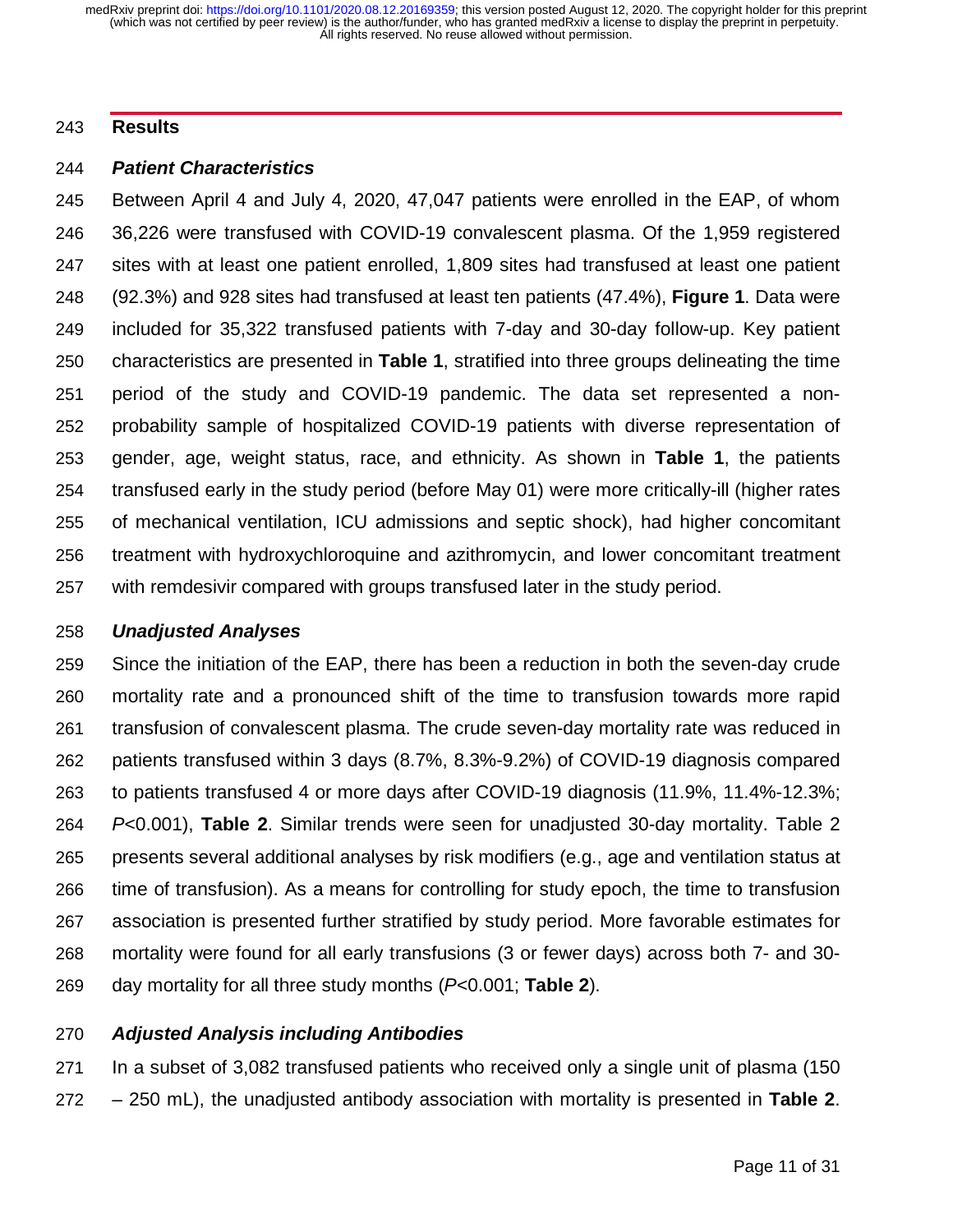273 **Supplemental Table 2** presents the key demographic data by antibody groups (low, 274 medium and high) for these patients. While there were some statistically significant 275 differences among the antibody level groupings, this table shows that patients were well 276 balanced across the antibody level groupings as a whole. The associations of mortality 277 with antibody levels was found at both 7- and 30-days (p<0.05 for both) and when 278 antibody levels were stratified by time to transfusion, a pronounced separation in 279 mortality was found between the extremes of the classification (early transfusion, high 280 antibody levels vs. late transfusion, low antibody levels) albeit the associations for 7-day 281 mortality was at the threshold for statistical significance (p=0.05). **Supplemental Table**  282 **2** presents additional estimates of crude mortality on the subset of patients with 283 matched antibody data.

284 **Figure 2A** presents the adjusted analyses with antibody groupings alone whereas 285 **Figure 2B** presents these same data allowing for the timing of the transfusion to be 286 integrated directly into the analysis. These data demonstrate a clear "dose" dependent 287 relationship of reduced 7-day mortality with the higher antibody levels. **Figure 2C** and 288 **2D** replicate these findings using 30-day mortality data. While some confidence intervals 289 include the null value of relative risk of 1.0, the magnitude of relative risks, particularly 290 after adjustment, is an important finding of the study.

291 **Figure 3** presents an alternate analytical approach to estimate the effect of the antibody 292 levels. The stratified Mantel-Haenszel approach estimates the relative risk for both 7- 293 and 30-day mortality for patient profiles in the analysis. This stratification approach 294 provides direct analytical control for the potential confounders as each row in the figure 295 represents homogeneity with respect to the factors listed. Overall, there is a consistent 296 signal of a protective effect of the high antibody levels across the strata. The pooled, or 297 common, relative risk for 7-day and 30-day mortality were 0.65 (0.47 to 0.92) and 0.77 298 (0.63 to 0.94). For this analysis only patients transfused with units containing antibody 299 levels over 18.45 S/Co or less than 4.62 S/Co were included.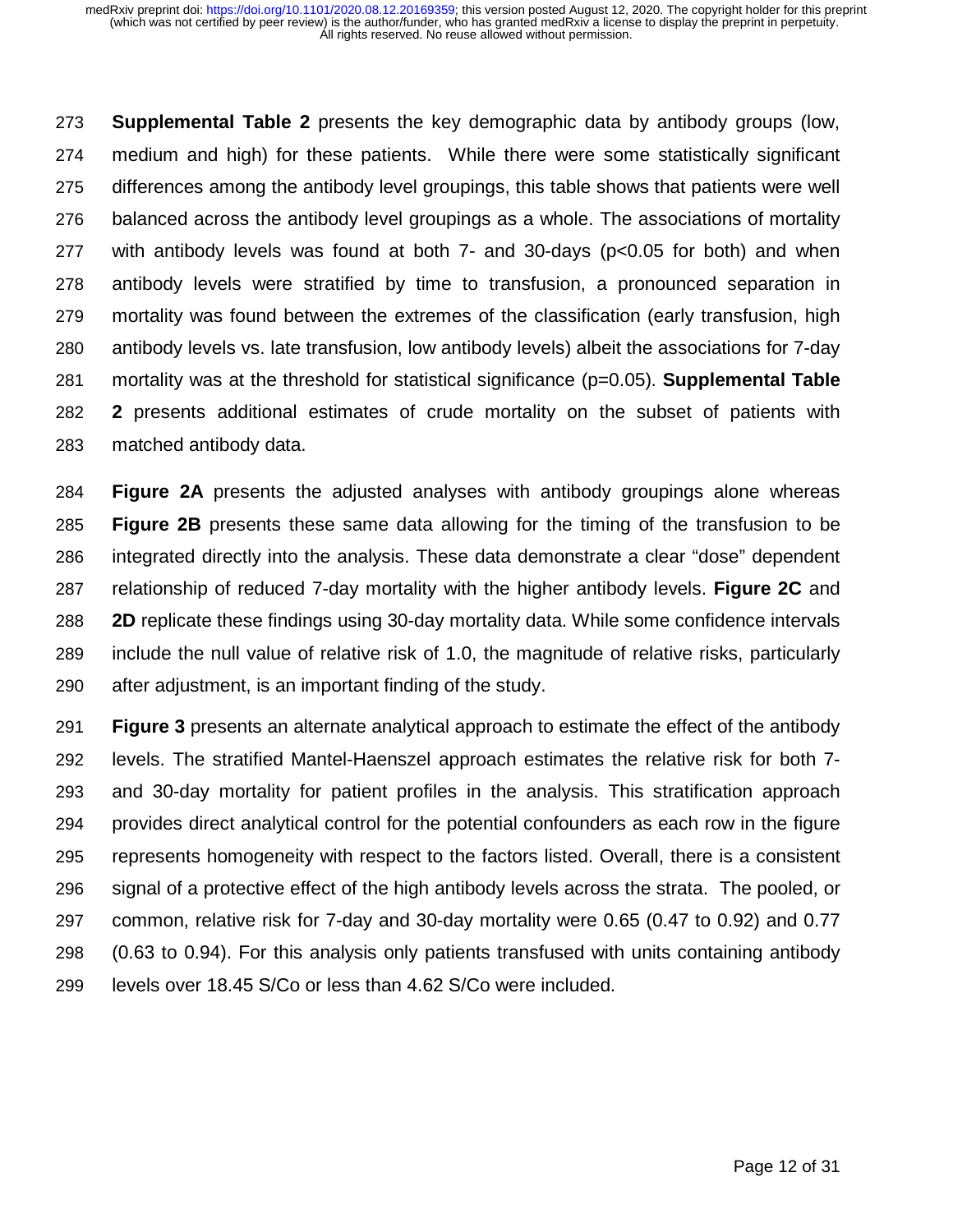#### 300 **Discussion**

301 In our cohort of over 35,000 hospitalized patients with COVID-19, several signals 302 consistent with effectiveness for convalescent plasma were observed in a broad sample 303 of acute care facilities across the US. Earlier use of convalescent plasma was 304 associated with lower observed rates of 7-day and 30-day mortality. The use of 305 convalescent plasma with higher antibody levels was associated with reduced 7-day 306 and 30-day mortality. These findings were supported by two different analytical methods 307 used to control for confounding. The finding of a dose response between antibody levels 308 and reduction in mortality provides strong evidence that specific antibody is the active 309 agent in convalescent plasma for treatment of COVID-19. All data considered as a 310 whole, these findings are consistent with the notion that the quality and manner in which 311 convalescent plasma is administered to patients hospitalized with COVID-19 may 312 reduce mortality.

313 Given the historical efficacy of passive antibody therapy for infectious diseases, the 314 primary objective of the EAP was to facilitate access to convalescent plasma for 315 hospitalized COVID-19 patients across the US. The other major goal was to assess 316 safety. With these goals met<sup>7,8</sup>, we analyzed the data from 1,809 sites and noted there 317 was variability in time to transfusion after diagnosis. Initially, we had no information 318 about the antibody levels in the convalescent plasma being administered. These 319 factors provided elements of inherent randomization in the data collected and formed 320 the basis of an exploratory analysis for signals associated to efficacy. They are also 321 consistent with key principles of antibody therapy recognized during the heyday of this 322 treatment modality in the 1920s and  $30s^{15,16}$ , supporting their use as a framework to 323 explore the efficacy of convalescent plasma in COVID-19.

#### 324 *Time to Treatment*

325 Both 7-day and 30-day mortality adjusted for disease severity and demographic factors 326 were reduced in patients transfused within 3 days of COVID-19 diagnosis compared to 327 patients transfused 4 or more days after COVID-19 diagnosis. Additionally, the declining 328 week-to-week trends in crude mortality (as previously observed<sup>7</sup>) were temporally 329 associated with more rapid treatment. Prior to the antibiotic era, treatment of respiratory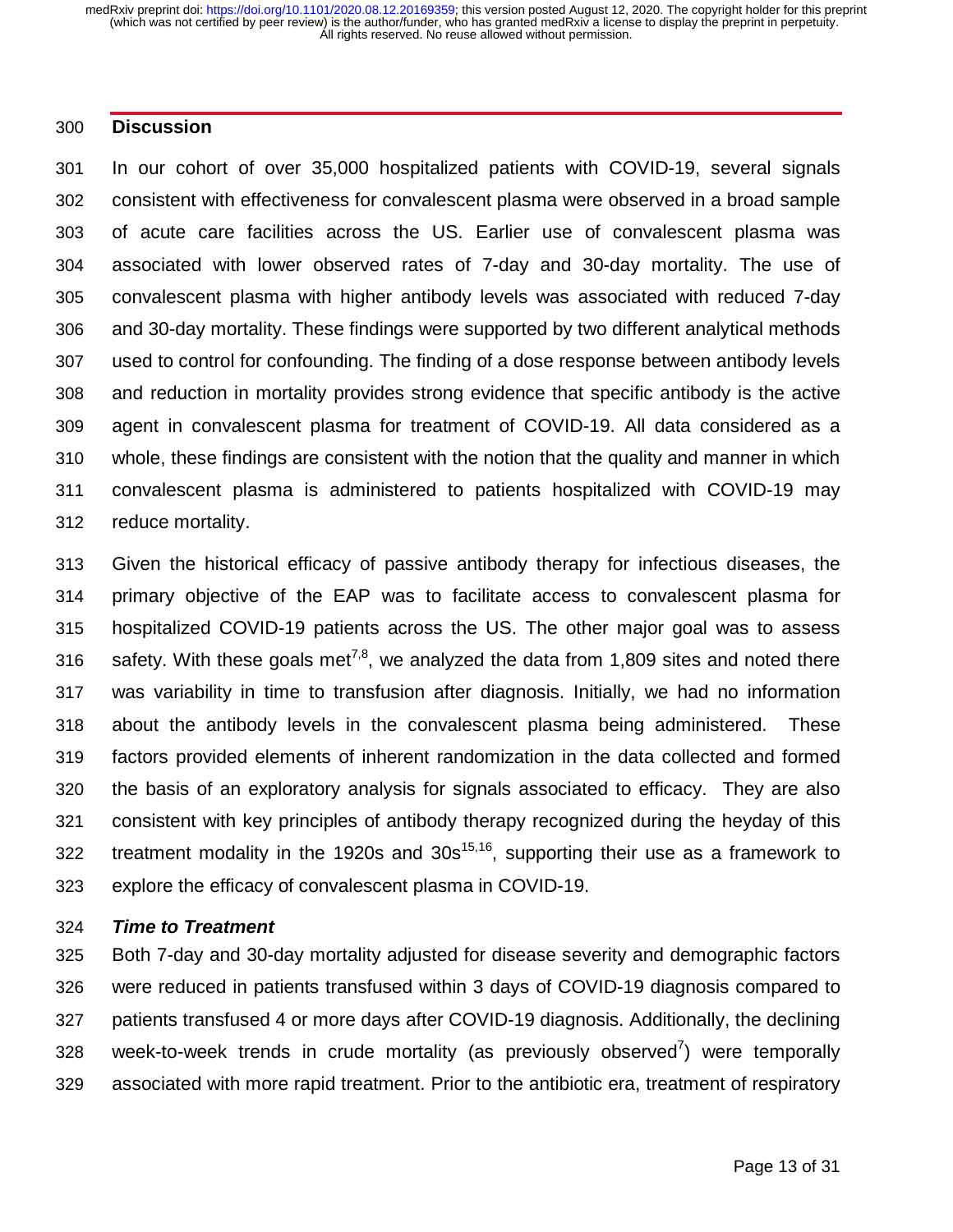330 infections with antibody therapy was most effective if initiated within three days of 331 hospitalization. Thus, we used a similar timeframe, relative to date of diagnosis rather 332 than hospitalization, for stratifying the current data. Along similar lines, 7 and 30 day 333 survivors received on average higher volumes of plasma in unadjusted analyses. This is 334 of interest because we had no knowledge of the volume of plasma which might 335 constitute an efficacious dose prior to beginning this study.

#### 336 *Antibody Assessment*

337 Seven and 30 day mortality rates were reduced in patients who received plasma with 338 higher antibody levels. This finding is more limited than the time data as only a subset of 339 the plasma units had remnant samples preserved that were suitable for assaying 340 antibody levels. The survival benefit became more pronounced when the analysis was 341 restricted to less severely ill patients treated early. Because of the multifactorial nature 342 of antibody-mediated effects and the potential for other disease modifying factors to be 343 present in convalescent plasma, further assay development to more fully characterize 344 the mechanisms in which plasma confers anti-viral properties is warranted. We also 345 note that there was no evidence of worsening outcomes or increased mortality in 346 patients treated with very high antibody levels indicating that antibody dependent 347 enhancement of disease was unlikely. Finally, it is important to recognize that the 348 antibody levels we obtained were on repurposed remnant biospecimens collected for 349 blood banking quality assurance. Thus there was potential variability in a number of 350 factors related to biospecimen handling and storage that might influence the 351 measurement of antibody levels in the specimens available to us. Of note adjusted 30- 352 day mortality was 30% in patients treated with plasma with low antibody levels (IgG) 4 353 or more days after COVID-19 diagnosis. By contrast 30-day mortality was 20% in 354 patients treated within 3 days of diagnosis with plasma with high antibody levels. The 355 pooled estimate from the stratified analysis estimated a 23% relative reduction in 356 mortality at 30 days across a wide range of sub-strata within the study. This reduction in 357 mortality is similar to that observed in a number of small randomized trials and 358 retrospective matched control studies<sup>17</sup>.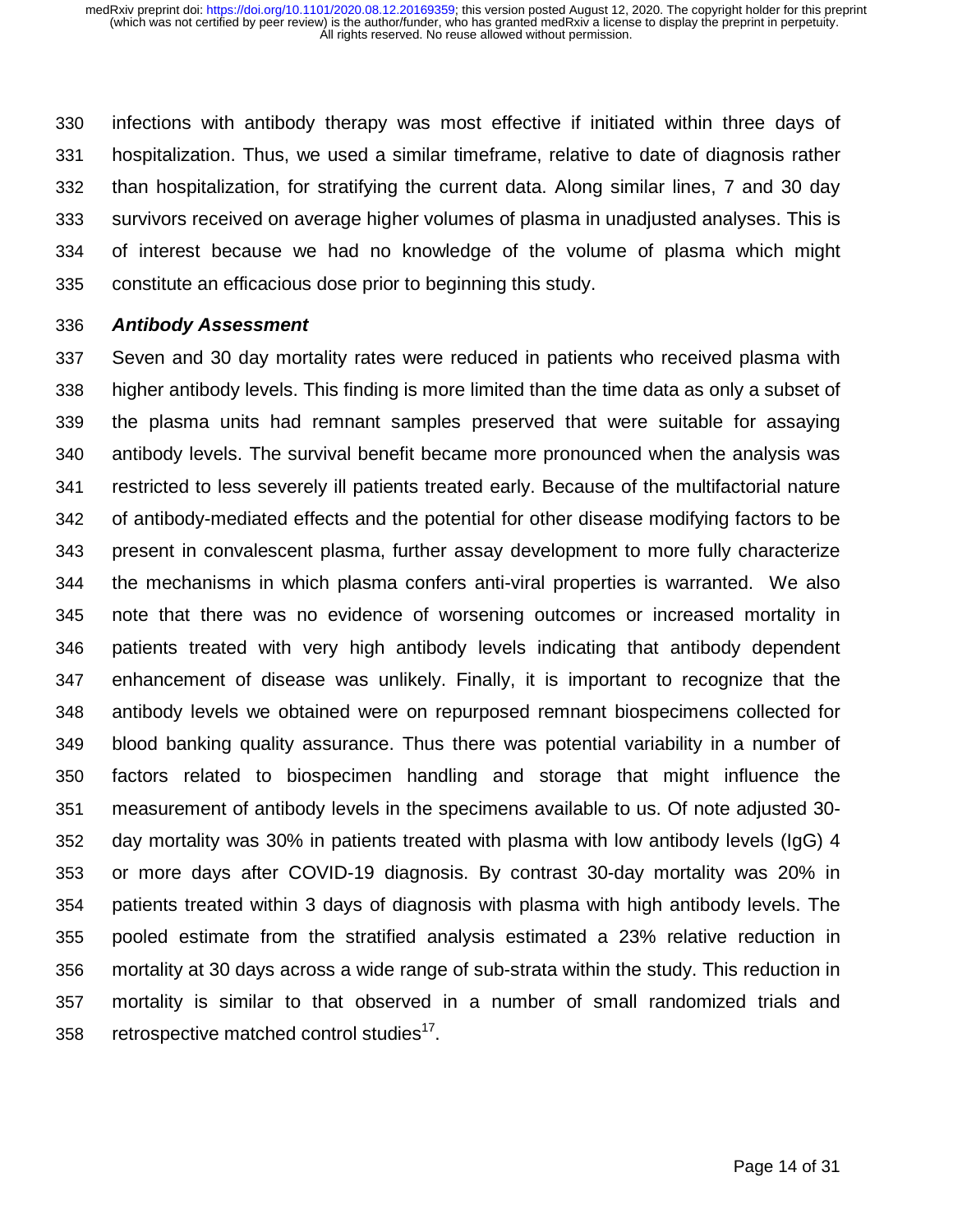#### 359 *Limitations*

360 The design of the EAP has been criticized because it was not a randomized placebo, 361 controlled trial  $(RCT)^{18}$ . We started the EAP in late March 2020. It was designed to 362 provide access to convalescent plasma largely at hospitals and acute care facilities that 363 were not already part of a RCT or did not have the infrastructure to support complex 364 RCTs. We also envisioned modest total enrollment and our original IRB approval was 365 for 5,000 patients. In this context, our primary goal was to report on the safety of 366 convalescent plasma and to perform an exploratory analysis for potential signals of 367 efficacy. As described earlier, the EAP was a pragmatic study design, organized to 368 allow routine clinical care to dictate the timing and administration of plasma with the 369 collection of real world data. We did not prespecify which medications patients should 370 be on to participate. The enrollment and data collection forms were streamlined to make 371 participation easy for sites engulfed in the work of a pandemic. The use of a central, 372 academic IRB allowed for consistent data evaluation and oversight. We streamlined PI 373 credentialing and IRB reliance processes. All forms were web-based at a time when 374 some believed that SARS-CoV-2 might be transmitted via paper contaminated with the 375 virus. We did not randomly assign treatment strategies or use of adjunctive medications. 376 Nonetheless, there were some elements of randomization or pseudo-randomization in 377 our study. Physicians could choose the timing of convalescent plasma, the number of 378 units administered, any repeat therapies and whether ICU or mechanically ventilated 379 patients were included. Furthermore, the degree of immune activity within the units of 380 convalescent plasma (i.e. specific IgG levels) was not known. It was assumed that 381 patients would receive plasma with low, medium and high antibody levels in a pseudo-382 randomized manner and that would enable assessment of efficacy.

383 We acknowledge that RCTs produce evidence of the highest quality in most but not all 384 clinical situations. RCTs can occur when a number of specific criteria are present which 385 allow their conduct. First, RCTs necessitate a stable supply of investigational product 386 (i.e. convalescent plasma) or placebo/comparator which can be pre-positioned at all 387 participating sites. The supply of convalescent plasma in April was not sufficient for 388 such collection and pre-positioning. Second, RCTs require sufficient numbers of sites 389 which have an appropriate patient base to approach for the study. The COVID-19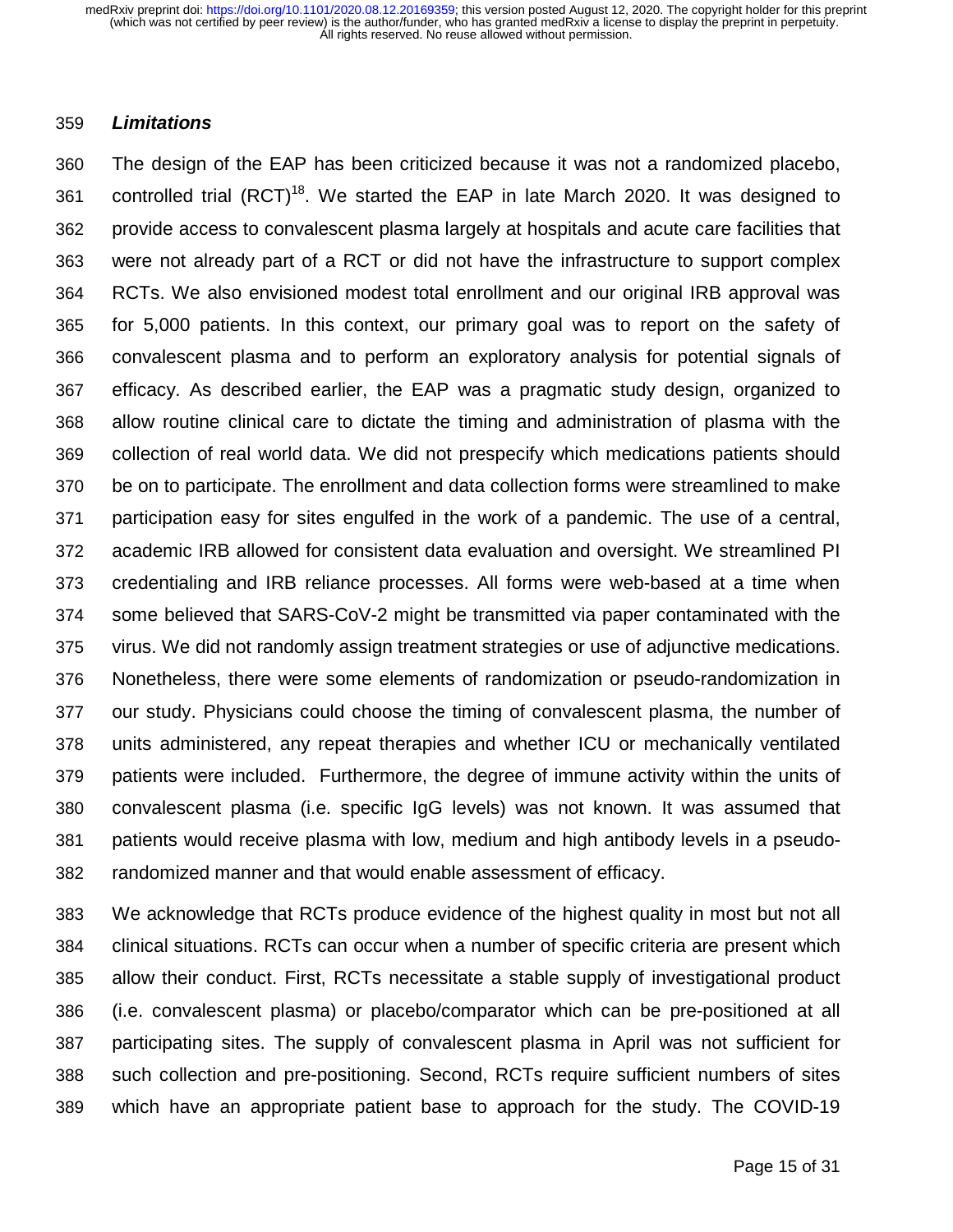390 pandemic has migrated across different US regions every few weeks, making it 391 challenging to predict where sites should be selected and prepared for a RCT. Third, 392 sites must be validated and activated. This work requires training of the investigators 393 and study team members as well as typically on-site visits. The crises of the COVID-19 394 pandemic were not compatible with these site training and activation activities; travel 395 within the US has been restricted and staff sent to activate sites would likely have been 396 quarantined for two weeks before being able to go to another region to activate sites. 397 Fourth, the very nature of a RCT requires subject willingness to be randomized to active 398 treatment or placebo or a comparator agent. There was no consensus in April nor is 399 there a global consensus now regarding what would be an appropriate placebo-control 400 to use. Fifth, many COVID-19 patients would likely have been distrustful of being 401 randomized to a placebo based upon historical precedent. Sixth, the number of sites 402 who could have participated in a RCT is limited; who was the appropriate ethical entity 403 to pick those sites and to exclude other sites? Our design allowed any willing hospital, 404 PI and patient to be included in the pragmatic, real-world data study. Finally, there were 405 ongoing small RCTs when we started this program. Physicians, hospitals and patients 406 have the choices of this program versus a RCT. It is clear that over 90,000 patients and 407 over 10,000 physicians elected to participate in the pragmatic, real-world evidence 408 study design. We did not indicate our study would prove efficacy or even offer potential 409 help. It was clear that it was a research investigation and informed consent was 410 obtained in all subjects prior to the transfusion of plasma. Perhaps the current design 411 can inform trialists and RCT advocates of the importance of study designs which are 412 easy and simple to join/enroll and which make the workload of participation as easy and 413 clinically relevant as possible.

# 414 *Conclusion*

415 The relationships between mortality and both time to plasma transfusion, and antibody 416 levels provide a signature that is consistent with efficacy for the use of convalescent 417 plasma in the treatment of hospitalized COVID-19 patients.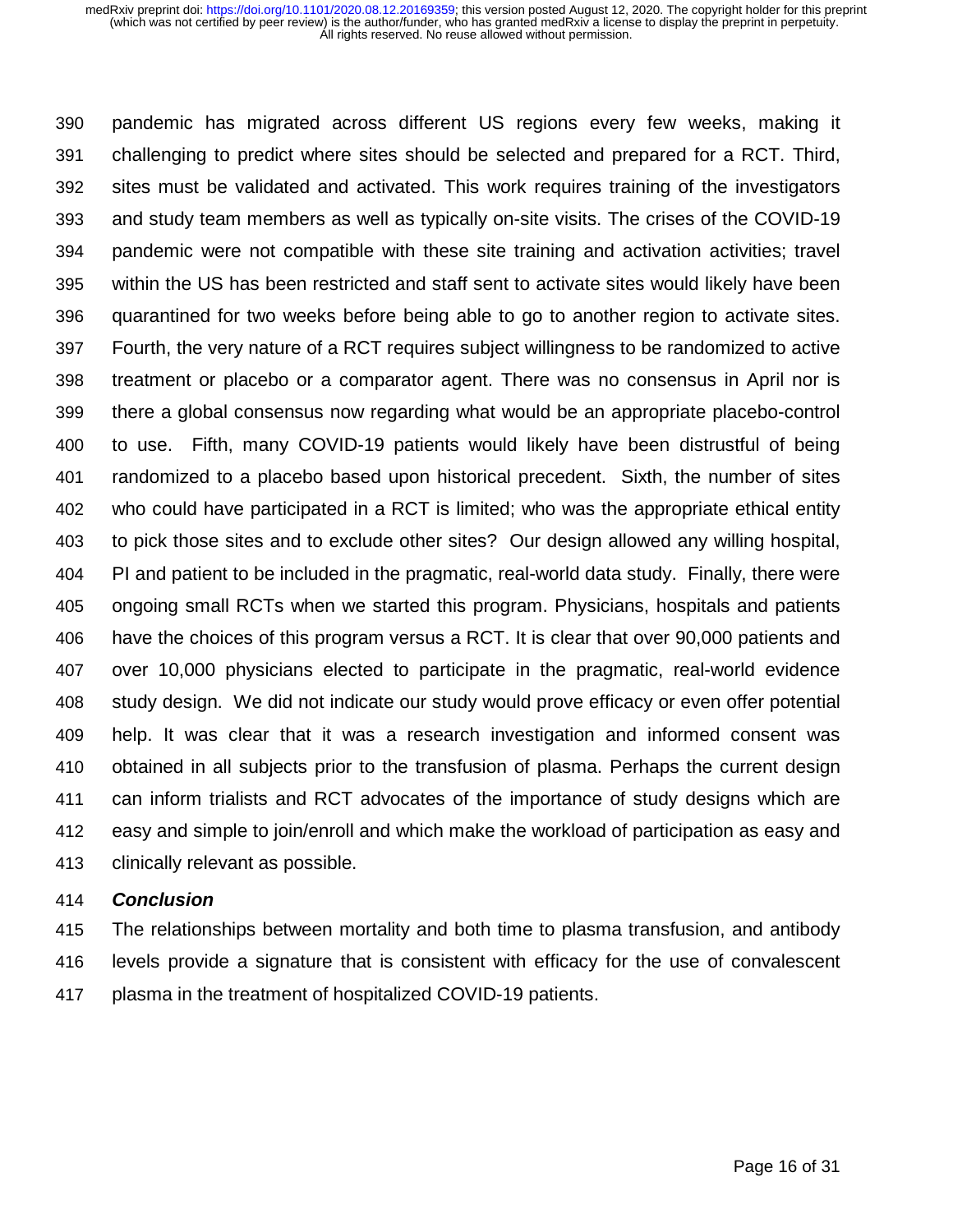# 418 *Disclaimer*

419 The views and opinions expressed in this manuscript are those of the authors and do 420 not reflect the official policy or position of the US Department of Health and Human 421 services and its agencies including the Biomedical Research and Development 422 Authority and the Food and Drug Administration, as well as any agency of the U.S. 423 government. Assumptions made within and interpretations from the analysis are not 424 reflective of the position of any US government entity.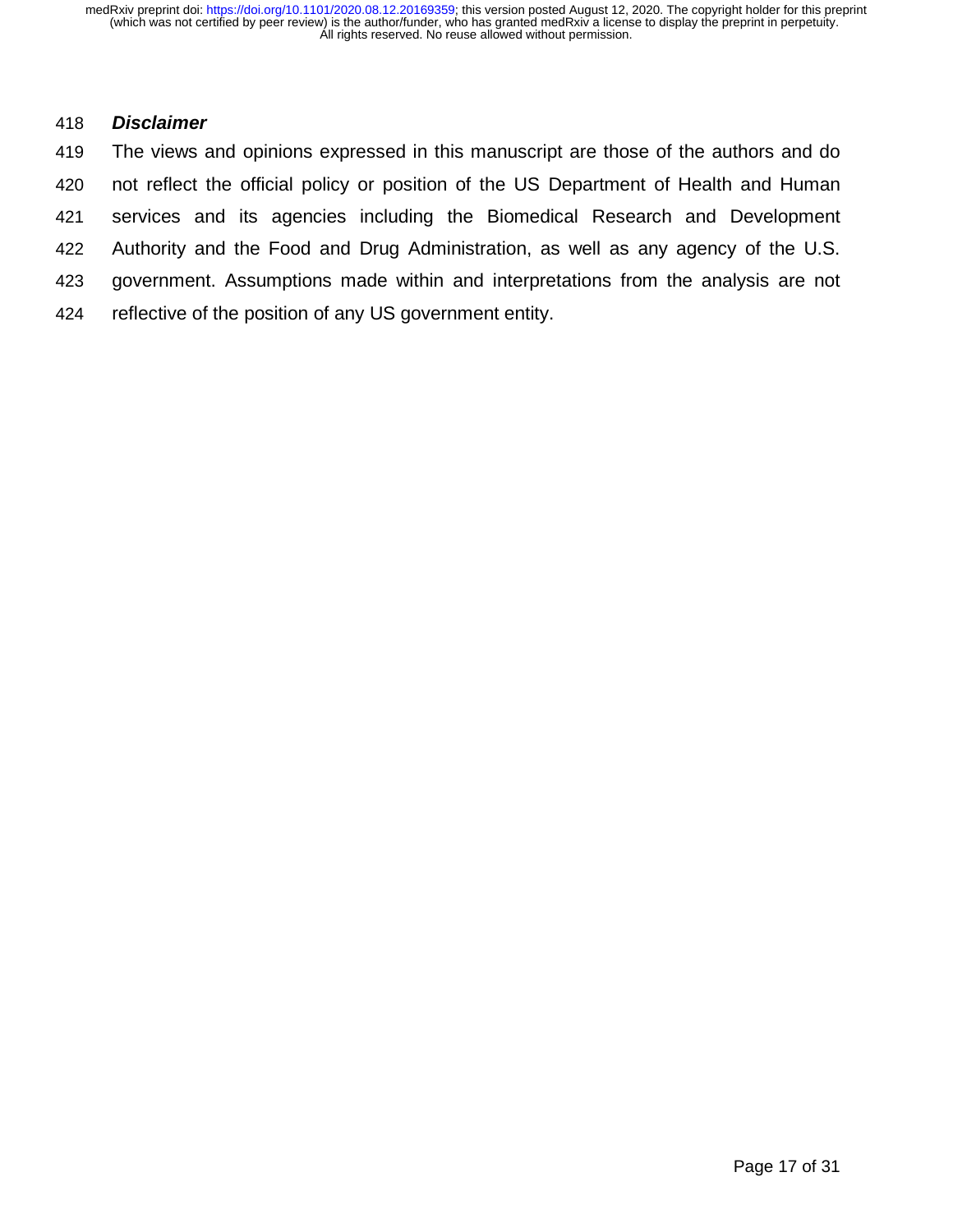425 **Acknowledgements:** We thank the dedicated members of the US Convalescent 426 Plasma Expanded Access Program team— Machiko Anderson, Supriya Behl, Lori 427 Bergstrom, Zachary Buchholtz, Brian Butterfield, Isha Chekuri, Joshua Culberson, Grant 428 Dubbels, Adam Eggert, Ree Erickson, Rebekah Frost, Daniel Gaz, Winston Guo, Starr 429 Guzman, Karina Hex, Vidhu Joshi, Megan Knudson, Tessa Kroeninger, Frances Lynch, 430 Tim Miksch, Lisa Muenkel, Ryan Oldenburg, Amy Olofson, Laura Pacheco-Spann, Dr. 431 Kelly Paulson, Dr. Sumedha Penheiter, Melanie Peterson, Katrina Pierce, Michaela 432 Pletsch, Nicloas Saikali, Jeffrey Schmoll, Pamela Skaran, Lindsay Stromback, Edward 433 Swaray, Morgan Swope, Kristine Tree, Joe Wick, Janelle Worthington. We thank the 434 members of the Mayo Clinic Institutional Review Board, the Mayo Clinic Office of 435 Human Research Protection, the Mayo Clinic Office of Research Regulatory support 436 and in particular Mark Wentworth, the Executive Dean of Research at Mayo Clinic Dr. 437 Gregory Gores and the CEO of Mayo Clinic Dr. Gianrico Farrugia for their support and 438 assistance, and the independent Data and Safety Monitoring Board for their work and 439 oversight of the Expanded Access Program— Dr. Allan S. Jaffe (chair), Dr. David O. 440 Warner, Dr. William G. Morice II, Dr. Paula J. Santrach, Dr. Robert L. Frye, Dr. 441 Lawrence J Appel, Dr. Taimur Sher. We thank the members of the National COVID-19 442 Convalescent Plasma Project (http://ccpp19.org) for their intellectual contributions and 443 support. We thank the participating medical centers and medical teams, and blood 444 centers for their rigorous efforts necessary to make this program possible. We also 445 thank the donors for providing COVID-19 convalescent plasma.

446 **Contract and Grant Support:** This project has been funded in part with Federal funds 447 from the Department of Health and Human Services; Office of the Assistant Secretary 448 for Preparedness and Response; Biomedical Advanced Research and Development 449 Authority under Contract No. 75A50120C00096. Additionally, this study was supported 450 in part by National Center for Advancing Translational Sciences (NCATS) grant 451 UL1TR002377, National Heart, Lung, and Blood Institute (NHLBI) grant 5R35HL139854 452 (to MJJ), National Institute of Diabetes and Digestive and Kidney Diseases (NIDDK) 453 5T32DK07352 (to JWS and CCW), Natural Sciences and Engineering Research 454 Council of Canada (NSERC) PDF-532926-2019 (to SAK), National Institute of Allergy 455 and Infectious Disease (NIAID) grants R21 AI145356, R21 AI152318 and R21 456 AI154927 (to DF), R01 AI152078 9 (to AC), National Heart Lung and Blood Institute 457 RO1 HL059842 (to AC), National Institute on Aging (NIA) U54AG044170 (to SEB), 458 Schwab Charitable Fund (Eric E Schmidt, Wendy Schmidt donors), United Health 459 Group, National Basketball Association (NBA), Millennium Pharmaceuticals, 460 Octapharma USA, Inc, and the Mayo Clinic.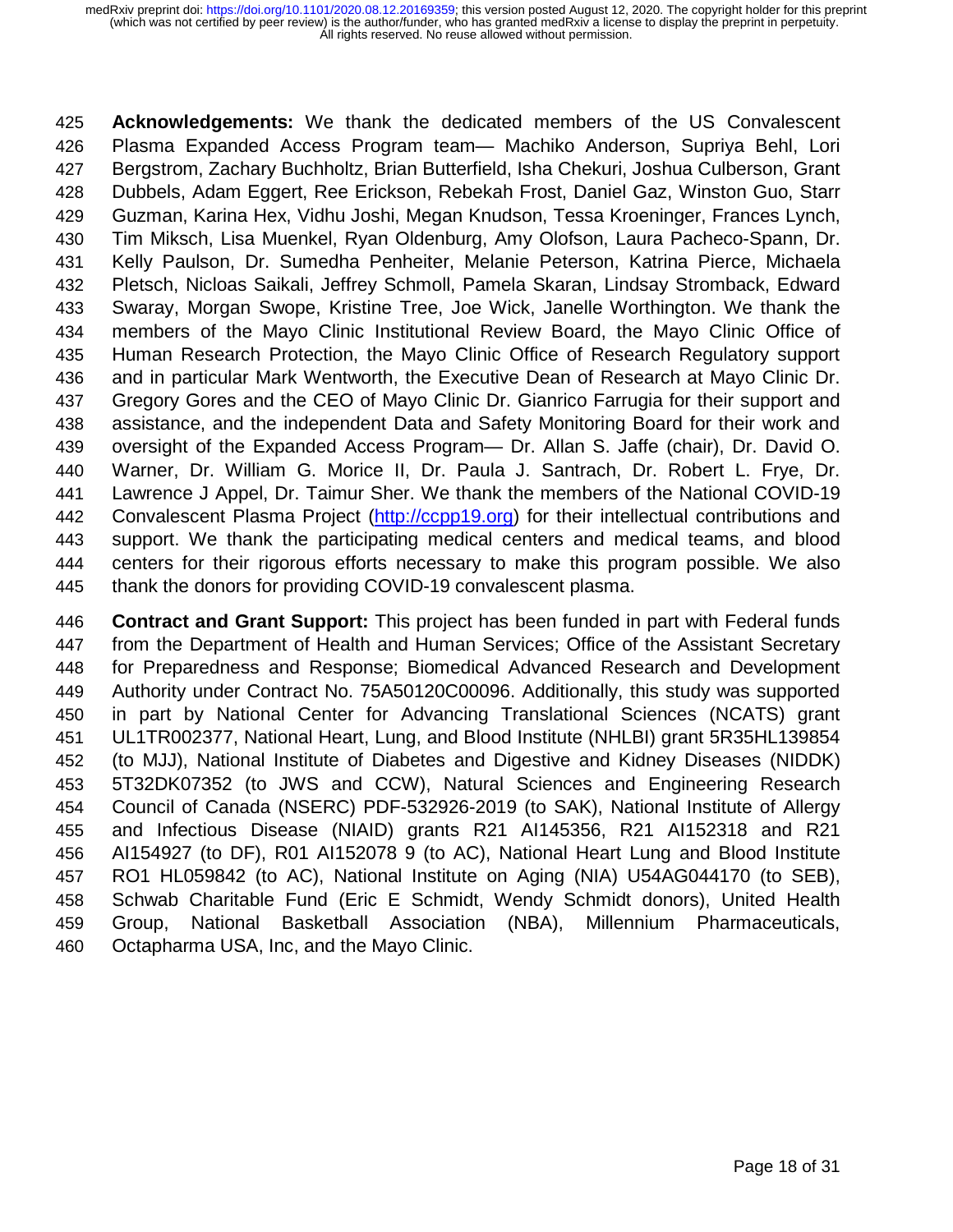#### 461 **References**

- 462 1. Luke TC, Casadevall A, Watowich SJ, Hoffman SL, Beigel JH, Burgess TH. Hark back: 463 passive immunotherapy for influenza and other serious infections. *Crit Care Med.*  464 2010;38(4 Suppl):e66-73.
- 465 2. Casadevall A, Scharff MD. Serum therapy revisited: animal models of infection and 466 development of passive antibody therapy. *Antimicrob Agents Chemother.*  467 1994;38(8):1695-1702.
- 468 3. Casadevall A, Scharff MD. Return to the past: the case for antibody-based therapies in 469 infectious diseases. Clin Infect Dis. 1995:21(1):150-161. 469 infectious diseases. *Clin Infect Dis.* 1995;21(1):150-161.
- 470 4. Luke TC, Kilbane EM, Jackson JL, Hoffman SL. Meta-analysis: convalescent blood 471 products for Spanish influenza pneumonia: a future H5N1 treatment? *Ann Intern Med.*  472 2006;145(8):599-609.
- 473 5. Li L, Zhang W, Hu Y, et al. Effect of Convalescent Plasma Therapy on Time to Clinical 474 Improvement in Patients With Severe and Life-threatening COVID-19: A Randomized 475 Clinical Trial. *JAMA.* 2020.
- 476 6. Salazar E, Perez KK, Ashraf M, et al. Treatment of Coronavirus Disease 2019 (COVID-477 19) Patients with Convalescent Plasma. *Am J Pathol.* 2020.
- 478 7. Joyner MJ, Bruno KA, Klassen SA, et al. Safety Update: COVID-19 Convalescent 479 Plasma in 20,000 Hospitalized Patients. *Mayo Clinic Proceedings.* 2020;in press.
- 480 8. Joyner MJ, Wright RS, Fairweather D, et al. Early safety indicators of COVID-19 481 convalescent plasma in 5000 patients. *J Clin Invest.* 2020.
- 482 9. Bloch EM, Shoham S, Casadevall A, et al. Deployment of convalescent plasma for the 483 prevention and treatment of COVID-19. *J Clin Invest.* 2020.
- 484 10. Harris PA, Taylor R, Minor BL, et al. The REDCap consortium: Building an international 485 community of software platform partners. *J Biomed Inform.* 2019;95:103208.
- 486 11. Harris PA, Taylor R, Thielke R, Payne J, Gonzalez N, Conde JG. Research electronic 487 data capture (REDCap)--a metadata-driven methodology and workflow process for 488 providing translational research informatics support. *J Biomed Inform.* 2009;42(2):377- 489 381.
- 490 12. Theel ES, Harring J, Hilgart H, Granger D. Performance Characteristics of Four High-491 Throughput Immunoassays for Detection of IgG Antibodies against SARS-CoV-2. *J Clin*  492 *Microbiol.* 2020;58(8).
- 493 13. Flexner S. The Results of the Serum Treatment in Thirteen Hundred Cases of Epidemic 494 Meningitis. *J Exp Med.* 1913;17(5):553-576.
- 495 14. Therneau TM, Crowson CS, Atkinson EJ. Adjusted survival curves. In: January; 2015.
- 496 15. Casadevall A, Scharff MD. "Serum Therapy" revisited: Animal models of infection and 497 the development of passive antibody therapy. *Antimicrob Agents Chemotherap.*  498 1994;38:1695-1702.
- 499 16. Casadevall A, Scharff MD. Return to the past: the case for antibody-based therapies in 500 infectious diseases. *Clin Infect Dis.* 1995;21:150-161.
- 501 17. Joyner MJ, Klassen SA, Senefeld JW, et al. Evidence favouring the efficacy of 502 convalescent plasma for COVID-19 therapy *in review.* 2020.
- 503 18. Califf RM, Hernandez AF, Landray M. Weighing the Benefits and Risks of Proliferating 504 Observational Treatment Assessments: Observational Cacophony, Randomized 505 Harmony. *JAMA.* 2020.

506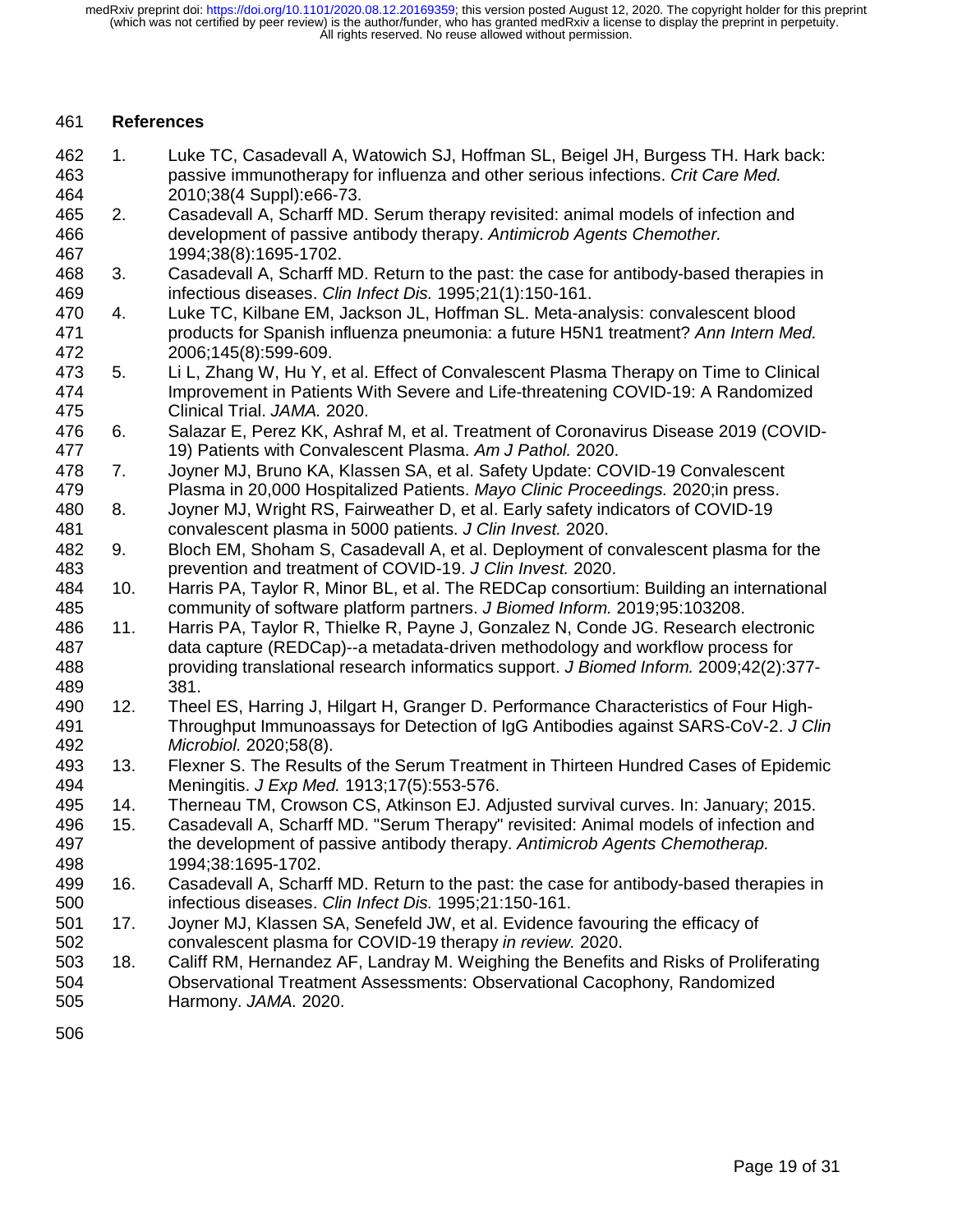| Table 1. Patient Characteristics Stratified by Time Period of COVID-19 Convalescent Plasma Transfusion. |                 |                 |                 |                       |                |  |  |
|---------------------------------------------------------------------------------------------------------|-----------------|-----------------|-----------------|-----------------------|----------------|--|--|
|                                                                                                         | Apr 04 - May 01 | May 01 - Jun 04 | Jun 04 - Jul 04 | <b>Total Patients</b> | P value        |  |  |
|                                                                                                         | $(N=6,990)$     | $(N=14,846)$    | $(N=13,486)$    | $(N=35, 322)$         |                |  |  |
| Age at Enrollment (years)                                                                               |                 |                 |                 |                       | < 0.001        |  |  |
| 18 to 39                                                                                                | 539 (7.7%)      | 1,337 (9.0%)    | 1,596 (11.8%)   | 3,472 (9.8%)          |                |  |  |
| 40 to 59                                                                                                | 2,424 (34.7%)   | 4,938 (33.3%)   | 4,806 (35.6%)   | 12,168 (34.4%)        |                |  |  |
| 60 to 69                                                                                                | 2,007 (28.7%)   | 3,791 (25.5%)   | 3,170 (23.5%)   | 8,968 (25.4%)         |                |  |  |
| 70 to 79                                                                                                | 1,358 (19.4%)   | 2,879 (19.4%)   | 2,467 (18.3%)   | 6,704 (19.0%)         |                |  |  |
| 80 or older                                                                                             | 662 (9.5%)      | 1,901 (12.8%)   | 1,447 (10.7%)   | 4,010 (11.4%)         |                |  |  |
| Gender                                                                                                  |                 |                 |                 |                       | $\sqrt{0.001}$ |  |  |
| Female                                                                                                  | 2,546 (36.5%)   | 5,961 (40.2%)   | 5,489 (40.8%)   | 13,996 (39.7%)        |                |  |  |
| Male                                                                                                    | 4,416 (63.4%)   | 8,838 (59.7%)   | 7,961 (59.1%)   | 21,215 (60.2%)        |                |  |  |
| Undisclosed                                                                                             | $6(0.1\%)$      | 11 (0.1%)       | 11 (0.1%)       | 28 (0.1%)             |                |  |  |
| <b>Weight Status</b>                                                                                    |                 |                 |                 |                       | < 0.001        |  |  |
| Underweight                                                                                             | 69 (1.2%)       | 286 (1.9%)      | 156 (1.2%)      | 511 (1.5%)            |                |  |  |
| Normal Weight                                                                                           | 1,010 (17.4%)   | 2,601 (17.6%)   | 1,744 (12.9%)   | 5,355 (15.7%)         |                |  |  |
| Overweight                                                                                              | 1,723 (29.7%)   | 4,096 (27.8%)   | 3,647 (27.1%)   | 9,466 (27.8%)         |                |  |  |
| Obese                                                                                                   | 2,997 (51.7%)   | 7,761 (52.6%)   | 7,926 (58.8%)   | 18,684 (54.9%)        |                |  |  |
| Race                                                                                                    |                 |                 |                 |                       | < 0.001        |  |  |
| White                                                                                                   | 3,330 (47.6%)   | 7,299 (49.2%)   | 7,178 (53.2%)   | 17,807 (50.4%)        |                |  |  |
| Asian                                                                                                   | 456 (6.5%)      | 628 (4.2%)      | 390 (2.9%)      | 1,474 (4.2%)          |                |  |  |
| <b>Black or African</b>                                                                                 | 1,301 (18.6%)   | 2,971 (20.0%)   | 2,379 (17.6%)   | 6,651 (18.8%)         |                |  |  |
| American                                                                                                |                 |                 |                 |                       |                |  |  |
| Other or Unknown                                                                                        | 1,903 (27.2%)   | 3,948 (26.6%)   | 3,539 (26.2%)   | 9,390 (26.6%)         |                |  |  |
| Ethnicity                                                                                               |                 |                 |                 |                       | < 0.001        |  |  |
| Hispanic/Latino                                                                                         | 2,391 (34.2%)   | 5,297 (35.7%)   | 5,875 (43.6%)   | 13,563 (38.4%)        |                |  |  |
| Not Hispanic/Latino                                                                                     | 4,599 (65.8%)   | 9,549 (64.3%)   | 7,611 (56.4%)   | 21,759 (61.6%)        |                |  |  |
| <b>Clinical Status</b>                                                                                  |                 |                 |                 |                       |                |  |  |
| Current severe or life-                                                                                 | 5,584 (79.9%)   | 9,761 (65.7%)   | 8,157 (60.5%)   | 23,502 (66.5%)        | < 0.001        |  |  |
| threatening COVID-19                                                                                    |                 |                 |                 |                       |                |  |  |
| <b>Intensive Care Unit</b>                                                                              |                 |                 |                 |                       |                |  |  |
| (ICU) care prior to                                                                                     | 4,601 (65.8%)   | 7,908 (53.3%)   | 5,952 (44.1%)   | 18,461 (52.3%)        | < 0.001        |  |  |
| infusion                                                                                                |                 |                 |                 |                       |                |  |  |
| <b>Mechanical Ventilation</b><br>prior to infusion                                                      | 3,217 (49.9%)   | 4,143 (27.9%)   | 2,213 (16.4%)   | 9,573 (27.5%)         | < 0.001        |  |  |
| Severe Risk Factors <sup>a</sup>                                                                        |                 |                 |                 |                       |                |  |  |
| Respiratory failure                                                                                     | 4,063 (72.8%)   | 6,352 (65.1%)   | 4,760 (58.4%)   | 15,175 (64.6%)        | < 0.001        |  |  |
| Dyspnea                                                                                                 | 3,543 (63.4%)   | 6,976 (71.5%)   | 6,476 (79.4%)   | 16,995 (72.3%)        | < 0.001        |  |  |
| Blood oxygen saturation                                                                                 |                 |                 |                 |                       |                |  |  |
| $\leq 93\%$                                                                                             | 3,507 (62.8%)   | 7,063 (72.4%)   | 6,394 (78.4%)   | 16,964 (72.2%)        | < 0.001        |  |  |
| Lung infiltrates > 50%                                                                                  |                 |                 |                 |                       |                |  |  |
| within 24 to 48 hours                                                                                   | 2,415 (43.2%)   | 4,151 (42.5%)   | 3,015 (37.0%)   | 9,581 (40.8%)         | < 0.001        |  |  |
| Respiratory frequency ≥                                                                                 |                 |                 |                 |                       | < 0.001        |  |  |
| 30/min                                                                                                  | 2,205 (39.5%)   | 4,174 (42.8%)   | 3,366 (41.3%)   | 9,745 (41.5%)         |                |  |  |
| PaO2:FiO2 ratio < 300                                                                                   | 1,905 (34.1%)   | 3,075 (31.5%)   | 1,952 (23.9%)   | 6,932 (29.5%)         | < 0.001        |  |  |
| Multiple organ                                                                                          | 1,062 (19.0%)   | 1,200 (12.3%)   | 560 (6.9%)      | 2,822 (12.0%)         | < 0.001        |  |  |
| dysfunction or failure                                                                                  |                 |                 |                 |                       |                |  |  |
| Septic shock                                                                                            | 844 (15.1%)     | 960 (9.8%)      | 475 (5.8%)      | 2,279 (9.7%)          | < 0.001        |  |  |
| Number of Severe Risk                                                                                   |                 |                 |                 |                       | < 0.001        |  |  |
| Factors                                                                                                 |                 |                 |                 |                       |                |  |  |
| None                                                                                                    | 1,407 (20.1%)   | 5,085 (34.3%)   | 5,331 (39.5%)   | 11,823 (33.5%)        |                |  |  |
| Limited (1 to 4)                                                                                        | 3,895 (55.7%)   | 6,992 (47.1%)   | 6,190 (45.9%)   | 17,077 (48.3%)        |                |  |  |
| Many $(5+)$                                                                                             | 1,688 (24.1%)   | 2,769 (18.7%)   | 1,965 (14.6%)   | 6,422 (18.2%)         |                |  |  |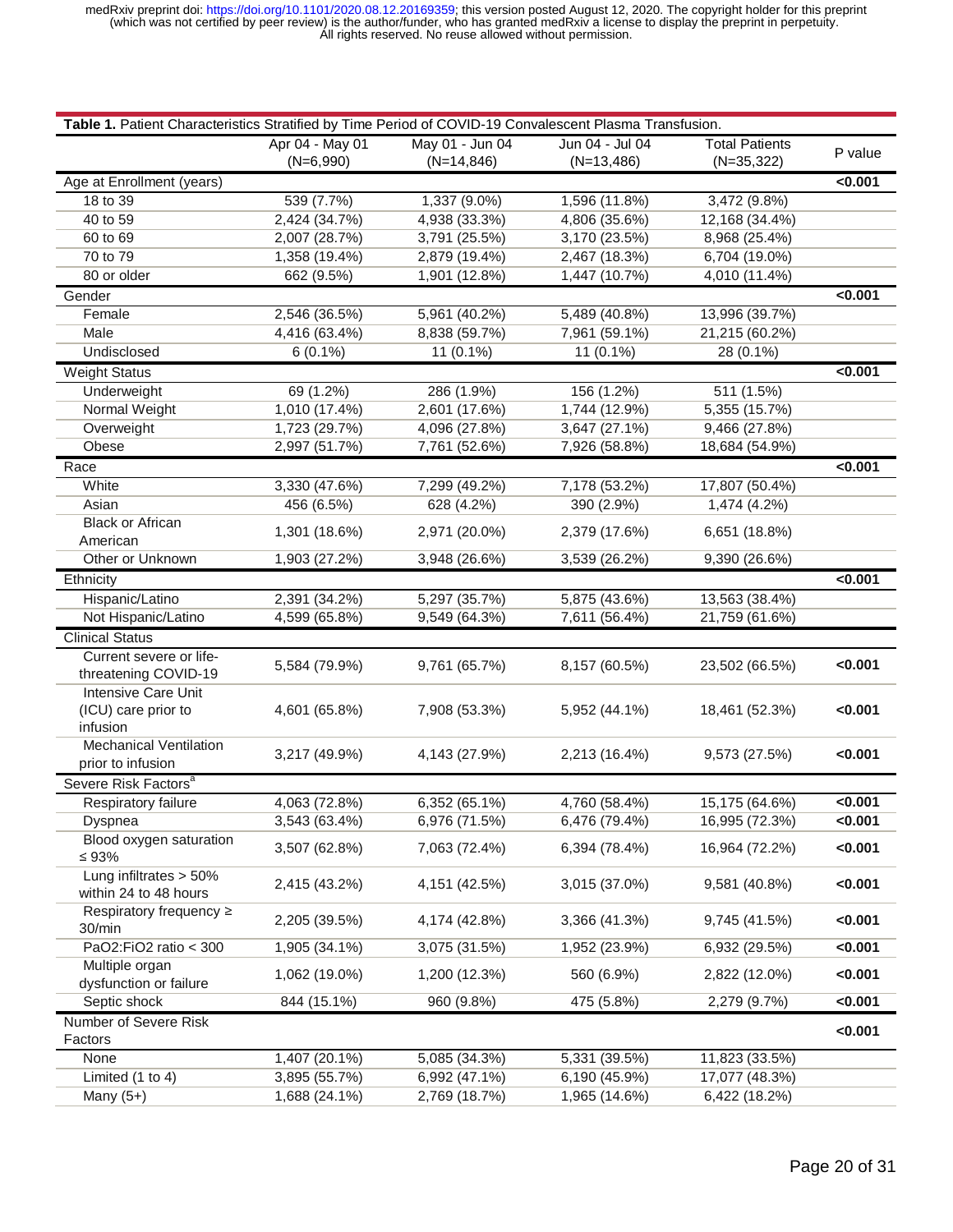| Table 1. Patient Characteristics Stratified by Time Period of COVID-19 Convalescent Plasma Transfusion.                                             |                                |                                 |                                 |                                        |         |  |  |
|-----------------------------------------------------------------------------------------------------------------------------------------------------|--------------------------------|---------------------------------|---------------------------------|----------------------------------------|---------|--|--|
|                                                                                                                                                     | Apr 04 - May 01<br>$(N=6,990)$ | May 01 - Jun 04<br>$(N=14,846)$ | Jun 04 - Jul 04<br>$(N=13,486)$ | <b>Total Patients</b><br>$(N=35, 322)$ | P value |  |  |
| Medications during hospital<br>stay                                                                                                                 |                                |                                 |                                 |                                        |         |  |  |
| Angiotensin Receptor<br><b>Blocker</b>                                                                                                              | 397 (5.7%)                     | 839 (5.7%)                      | 779 (5.8%)                      | 2,015 (5.7%)                           | 0.90    |  |  |
| Ace Inhibitor                                                                                                                                       | 467 (6.7%)                     | 1,130 (7.6%)                    | 1,023 (7.6%)                    | 2,620 (7.4%)                           | 0.032   |  |  |
| Azithromycin                                                                                                                                        | 3,811 (54.5%)                  | 5,717 (38.5%)                   | 5,456 (40.5%)                   | 14,984 (42.4%)                         | < 0.001 |  |  |
| Remdesivir                                                                                                                                          | 329 (4.7%)                     | 4,066 (27.4%)                   | 6,240 (46.3%)                   | 10,635 (30.1%)                         | < 0.001 |  |  |
| <b>Steroids</b>                                                                                                                                     | 3,736 (53.4%)                  | 6,137 (41.3%)                   | 7,735 (57.4%)                   | 17,608 (49.8%)                         | < 0.001 |  |  |
| Chloroquine                                                                                                                                         | 33 (0.5%)                      | $22(0.1\%)$                     | $6(0.0\%)$                      | $61(0.2\%)$                            | < 0.001 |  |  |
| Hydroxychloroquine                                                                                                                                  | 4,356 (62.3%)                  | 2,437 (16.4%)                   | 245 (1.8%)                      | 7,038 (19.9%)                          | < 0.001 |  |  |
| Time to Transfusion                                                                                                                                 |                                |                                 |                                 |                                        | < 0.001 |  |  |
| 0 days                                                                                                                                              | 141 (2.0%)                     | 598 (4.0%)                      | 625 (4.6%)                      | 1,364 (3.9%)                           |         |  |  |
| 1 to 3 days                                                                                                                                         | 1,590 (22.7%)                  | 5,748 (38.7%)                   | 6,705 (49.7%)                   | 14,043 (39.8%)                         |         |  |  |
| 4 to 10 days                                                                                                                                        | 2,843 (40.7%)                  | 6,244 (42.1%)                   | 5,271 (39.1%)                   | 14,358 (40.6%)                         |         |  |  |
| $11 + days$                                                                                                                                         | 2,416 (34.6%)                  | 2,256 (15.2%)                   | 885 (6.6%)                      | 5,557 (15.7%)                          |         |  |  |
| <sup>a</sup> These data include a subset of the sample (n = 23,502),<br>only those patients that currently have severe or life-threatening COVID-19 |                                |                                 |                                 |                                        |         |  |  |

Data was not available for Gender (n=83), Weight Status (n=1,306) and Mechanical Ventilation prior to infusion (n=544).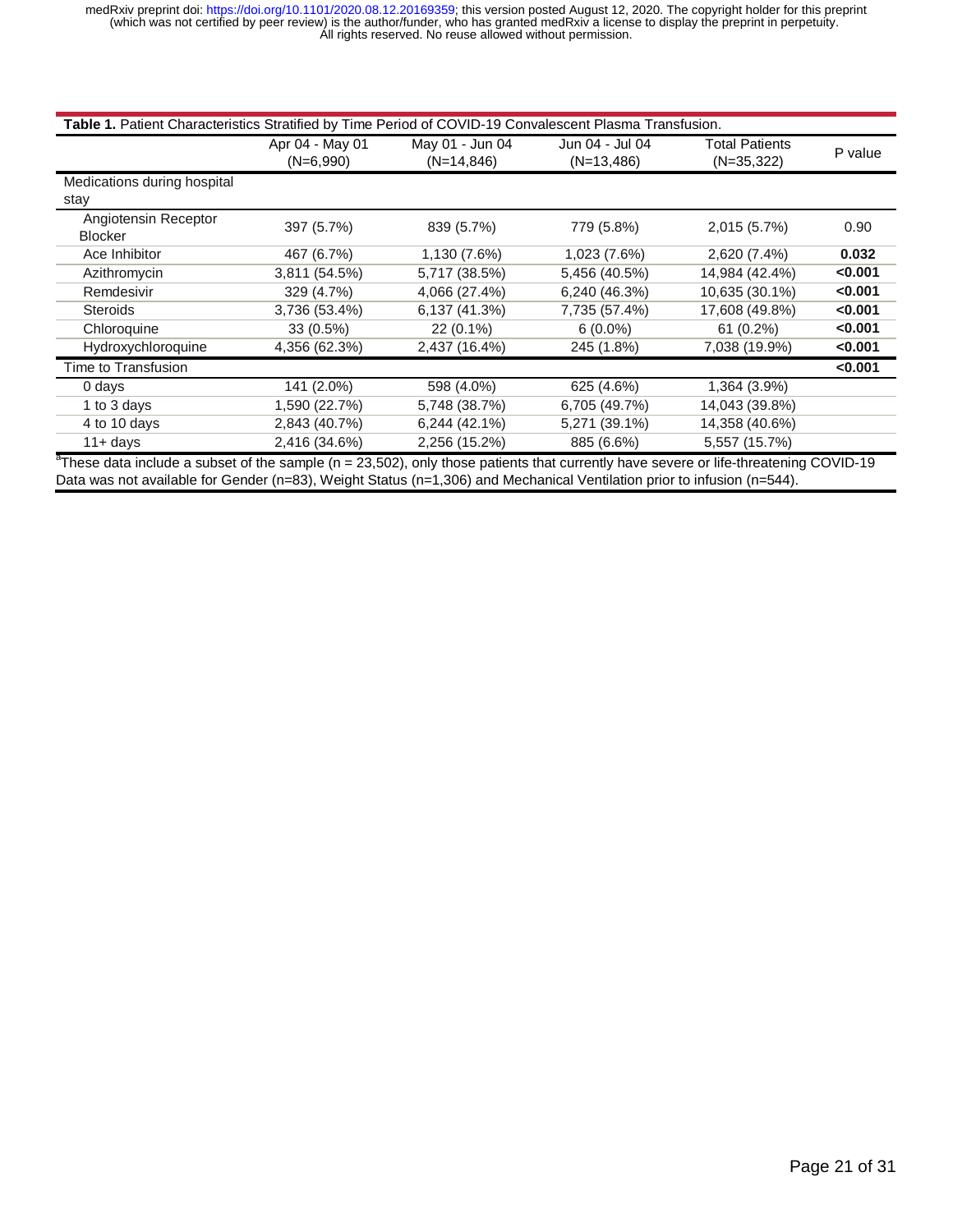|                                      |            |               | Seven-day Mortality  |          | Thirty-day Mortality |               |                      |          |  |
|--------------------------------------|------------|---------------|----------------------|----------|----------------------|---------------|----------------------|----------|--|
|                                      | Sample, No | Events,<br>No | Estimate, 95% CI     | P-value  | Sample, No           | Events,<br>No | Estimate, 95% CI     | P-value  |  |
| <b>Overall Mortality</b>             | 35,322     | 3,706         | 10.5% (10.2%, 10.8%) |          | 35,322               | 8,652         | 24.5% (24.0%, 24.9%) |          |  |
| Age                                  |            |               |                      | < 0.0001 |                      |               |                      | < 0.0001 |  |
| 18 - 39 y                            | 3,472      | 109           | 3.1% (2.6%, 3.8%)    |          | 3,472                | 261           | 7.5% (6.7%, 8.4%)    |          |  |
| $40 - 59y$                           | 12,168     | 662           | 5.4% (5.1%, 5.9%)    |          | 12,168               | 1,837         | 15.1% (14.5%, 15.7%) |          |  |
| $60 - 69y$                           | 8,968      | 897           | 10.0% (9.4%, 10.6%)  |          | 8,968                | 2,431         | 27.1% (26.2%, 28.0%) |          |  |
| 70 - 79 y                            | 6,704      | 1,023         | 15.3% (14.4%, 16.1%) |          | 6,704                | 2,367         | 35.3% (34.2%, 36.5%) |          |  |
| 80 y or older                        | 4,010      | 1,015         | 25.3% (24.0%, 26.7%) |          | 4,010                | 1,756         | 43.8% (42.3%, 45.3%) |          |  |
| On Ventilator Prior to Infusion      |            |               |                      | < 0.0001 |                      |               |                      | < 0.0001 |  |
| No                                   | 25,205     | 1,932         | 7.7% (7.3%, 8.0%)    |          | 25,205               | 4,523         | 17.9% (17.5%, 18.4%) |          |  |
| Yes                                  | 9,573      | 1,685         | 17.6% (16.9%, 18.4%) |          | 9,573                | 3,924         | 41.0% (40.0%, 42.0%) |          |  |
| Missing                              | 544        | 89            | 16.4% (13.5%, 19.7%) |          | 544                  | 205           | 37.7% (33.7%, 41.8%) |          |  |
| Days to Transfusion                  |            |               |                      | < 0.0001 |                      |               |                      | < 0.0001 |  |
| $=$ 3 days                           | 15,407     | 1,340         | 8.7% (8.3%, 9.2%)    |          | 15,407               | 3,329         | 21.6% (21.0%, 22.3%) |          |  |
| $4+$ days                            | 19,915     | 2,366         | 11.9% (11.4%, 12.3%) |          | 19,915               | 5,323         | 26.7% (26.1%, 27.3%) |          |  |
| Study Period and Days to Transfusion |            |               |                      | < 0.0001 |                      |               |                      | < 0.0001 |  |
| Apr 04 - May 01 (<= 3 days)          | 1,731      | 232           | 13.4% (11.9%, 15.1%) |          | 1,731                | 526           | 30.4% (28.3%, 32.6%) |          |  |
| Apr 04 - May 01 (4+ days)            | 5,259      | 853           | 16.2% (15.2%, 17.2%) |          | 5,259                | 1,821         | 34.6% (33.4%, 35.9%) |          |  |
| May 01 - Jun 04 (<= 3 days)          | 6,346      | 659           | 10.4% (9.7%, 11.2%)  |          | 6,346                | 1,452         | 22.9% (21.9%, 23.9%) |          |  |
| May 01 - Jun 04 (4+ days)            | 8,500      | 1,060         | 12.5% (11.8%, 13.2%) |          | 8,500                | 2,260         | 26.6% (25.7%, 27.5%) |          |  |
| Jun 04 - Jul 04 (<= 3 days)          | 7,330      | 449           | $6.1\%$ (5.6%, 6.7%) |          | 7,330                | 1,351         | 18.4% (17.6%, 19.3%) |          |  |
| Jun 04 - Jul 04 (4+ days)            | 6,156      | 453           | 7.4% (6.7%, 8.0%)    |          | 6,156                | 1,242         | 20.2% (19.2%, 21.2%) |          |  |
| Ortho IgG                            |            |               |                      | 0.0483   |                      |               |                      | 0.0208   |  |
| Low                                  | 561        | 77            | 13.7% (11.1%, 16.8%) |          | 561                  | 166           | 29.6% (26.0%, 33.5%) |          |  |
| Medium                               | 2,006      | 233           | 11.6% (10.3%, 13.1%) |          | 2,006                | 549           | 27.4% (25.5%, 29.4%) |          |  |
| High                                 | 515        | 46            | 8.9% (6.8%, 11.7%)   |          | 515                  | 115           | 22.3% (18.9%, 26.1%) |          |  |
| IgG - Time to Transfusion            |            |               |                      | 0.0500   |                      |               |                      | < 0.0001 |  |
| <= 3 days (Low)                      | 190        | 25            | 13.2% (9.1%, 18.7%)  |          | 190                  | 48            | 25.3% (19.6%, 31.9%) |          |  |
| <= 3 days (Medium)                   | 727        | 73            | 10.0% (8.1%, 12.4%)  |          | 727                  | 166           | 22.8% (19.9%, 26.0%) |          |  |
| <= 3 days (High)                     | 180        | 11            | 6.1% (3.4%, 10.6%)   |          | 180                  | 30            | 16.7% (11.9%, 22.8%) |          |  |
| 4+ days (Low)                        | 371        | 52            | 14.0% (10.9%, 17.9%) |          | 371                  | 118           | 31.8% (27.3%, 36.7%) |          |  |
| 4+ days (Medium)                     | 1,279      | 160           | 12.5% (10.8%, 14.4%) |          | 1,279                | 383           | 29.9% (27.5%, 32.5%) |          |  |
| 4+ days (High)                       | 335        | 35            | 10.4% (7.6%, 14.2%)  |          | 335                  | 85            | 25.4% (21.0%, 30.3%) |          |  |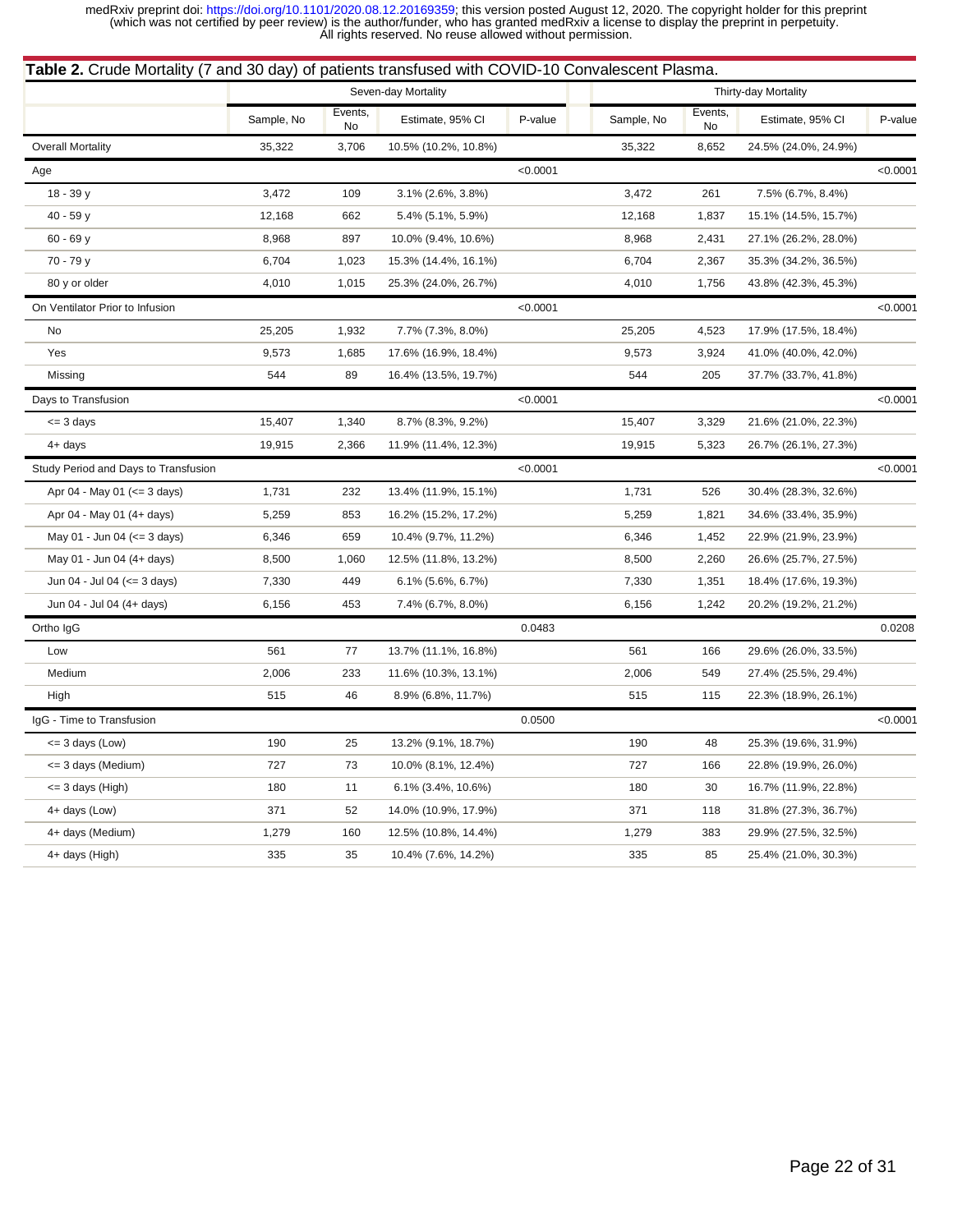

508 **Figure 1. Participation in the US COVID-19 Convalescent Plasma Expanded Access**  509 **Program (EAP). A.** Choropleth map displaying the number of cumulatively enrolled patients in 510 the EAP within each state of the contiguous US, with lower enrollment values displayed in a 511 lighter hue and higher enrollment values displayed in a darker hue of blue. Registered acute 512 care facilities are represented as filled yellow circles, with larger circles indicating greater 513 number of registered facilities within the metropolitan area of a city. The choropleth map does 514 not display data from non-contiguous US locations, including registered facilities in Puerto Rico, 515 Hawaii, Alaska, Guam, and Northern Mariana Islands. **B.** The chronological graph represents 516 the number of patients that have received a COVID-19 convalescent plasma transfusion, 517 including daily counts (blue bars) and 7-day average (blue line). The dashed vertical reference 518 lines delineate the three study epochs.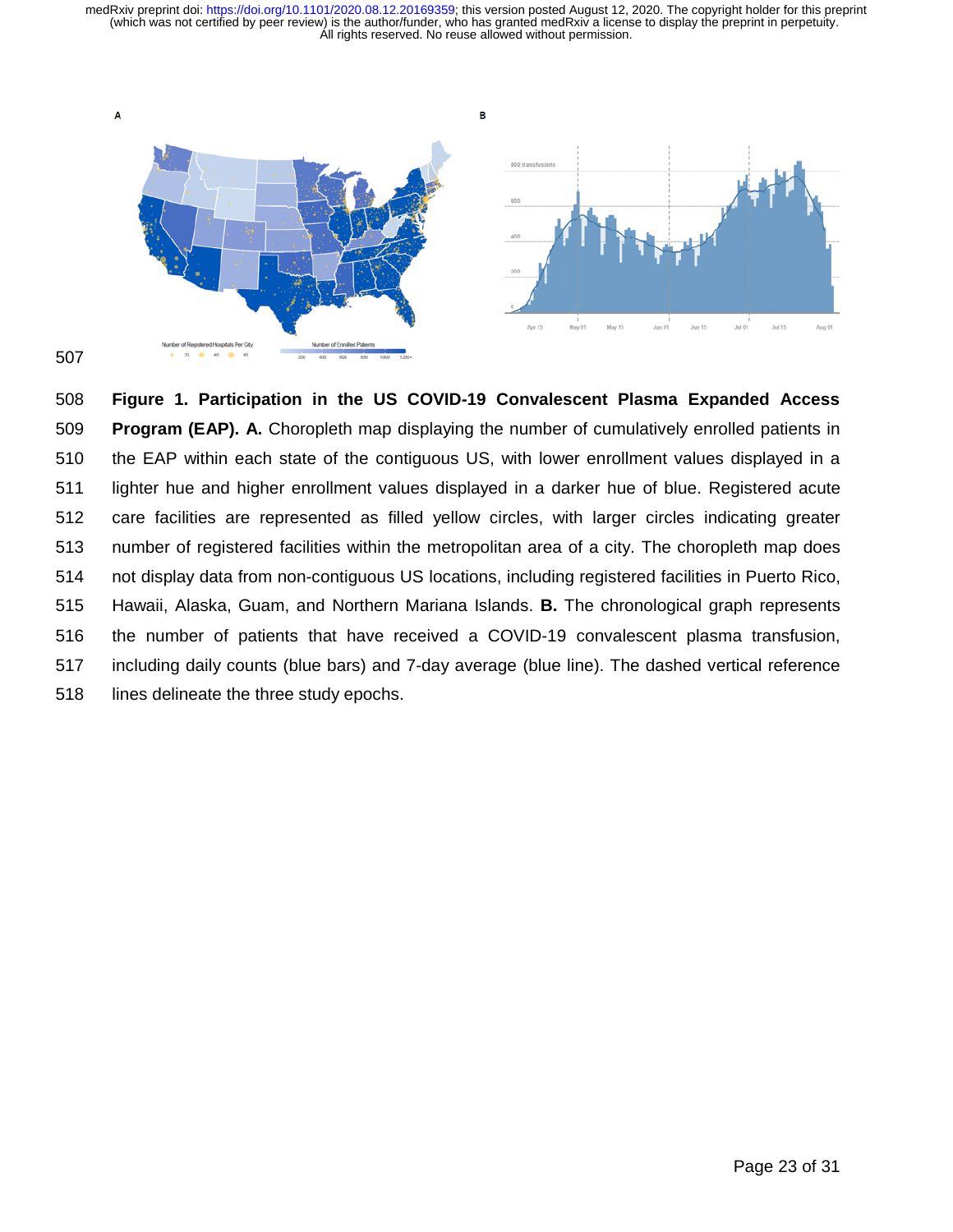

519

520 **Figure 2. Seven day (A, B) and 30-day (C, D) adjusted mortality stratified by antibody**  521 **groupings in patients transfused with COVID-19 convalescent plasma.** Adjusted mortality 522 rate is presented on the vertical axis**,** and the height of each bar graph represents adjusted 523 mortality with 95% confidence interval denoted. Data are stratified by groupings of antibody 524 levels with semiquantitative groupings of low (<4.62 S/Co, orange bars), medium (4.62 to 18.45 525 S/Co, blue bars) and high (> 18.45 S/Co, green bars). Values presented as text within the boxes 526 are the estimated adjusted mortality rates. Values connecting various categories shown with the 527 overbraces are bootstrapped estimates of relative risk and 95% bootstrap confidence intervals. 528 Refer to the methods for the variables in the adjustment and the calculation of the relative risks.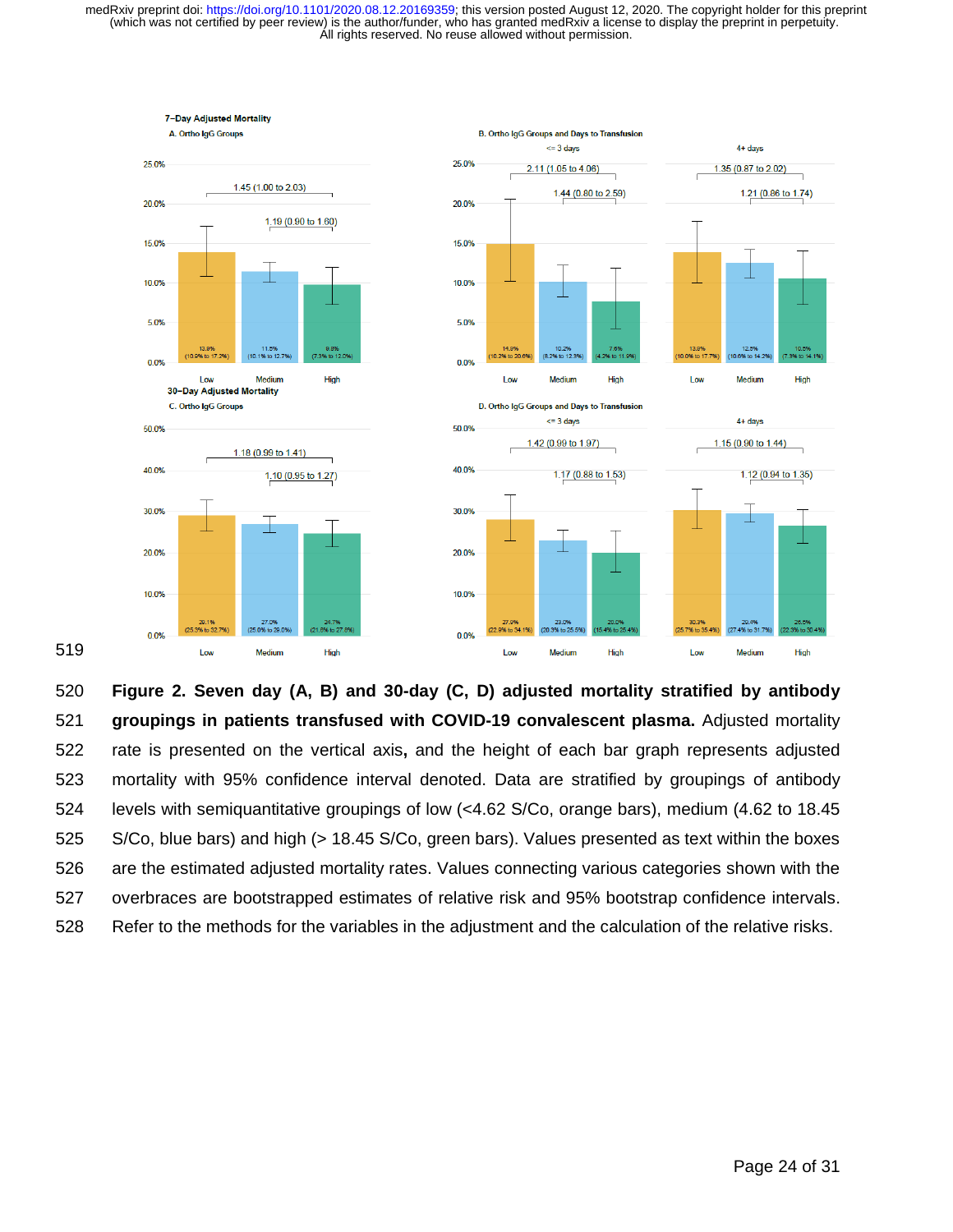



#### **B. 30-Day Mortality**

529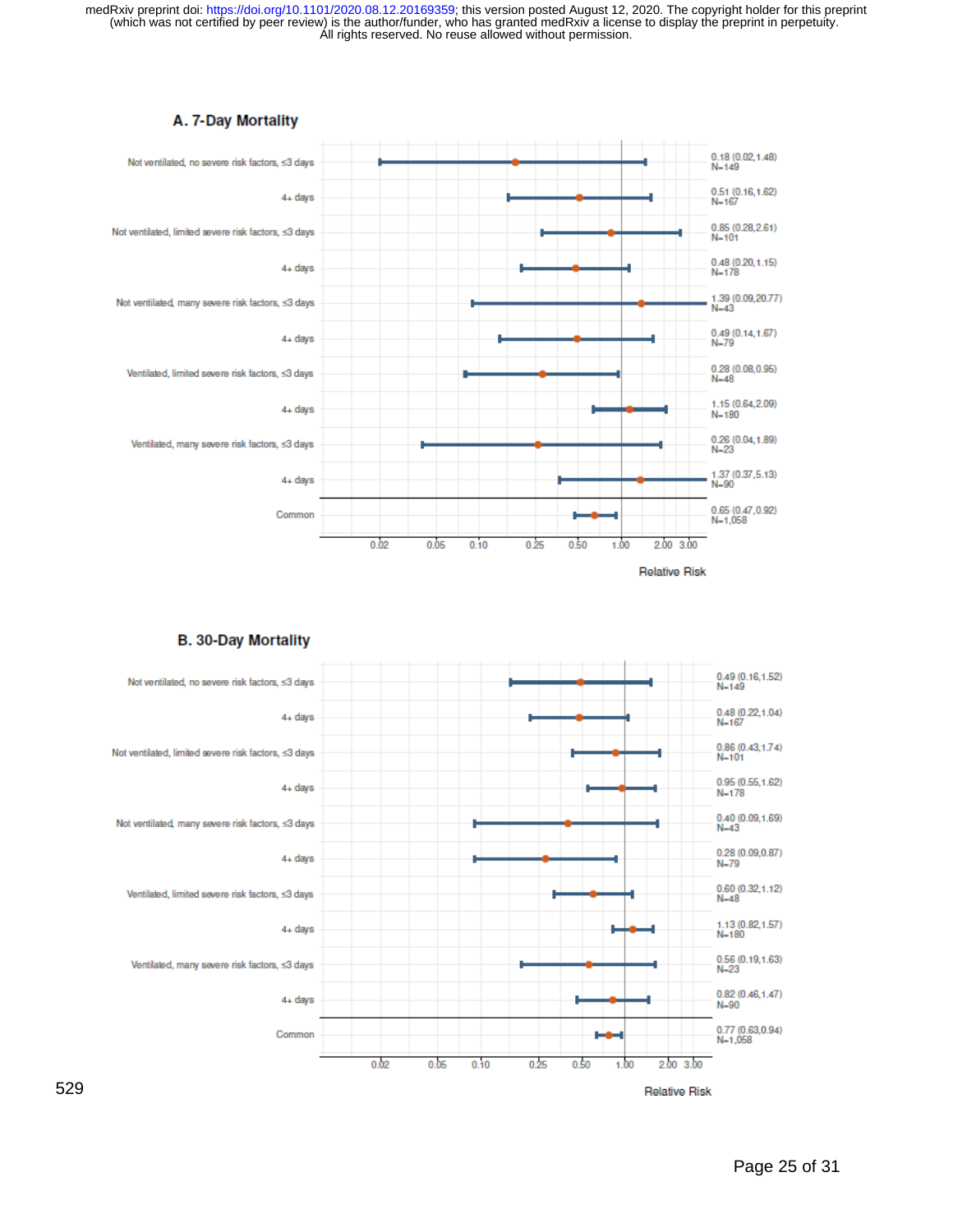# 530 **Figure 3. Forest plots of relative risks for 7-day (A) and 30-day (B) mortality for high**

531 **versus low antibody concentration.** Each row in the figure represents 10 mutually exclusive 532 categorizations of patients transfused with convalescent plasma with measured antibody levels. 533 Estimates are the relative risk for mortality for patients who received convalescent plasma with 534 IgG S/co > 18.45 vs. patients that received < 4.62 S/Co. Patients that received units with IgG 535 S/Co values between 4.62 and 18.45 are not included in this analysis as the planned 536 comparison was to highlight the potential efficacy of high IgG containing units vs. units with low 537 levels of detectable antibodies. The bottom row in each figure represents the common (pooled) 538 estimate based on the Mantel-Haenszel estimator. The number of severe risk factors was 539 categorized as none (n=0), limited (n=1 – 4) or many (5 or more), as defined in **Table 1**.

540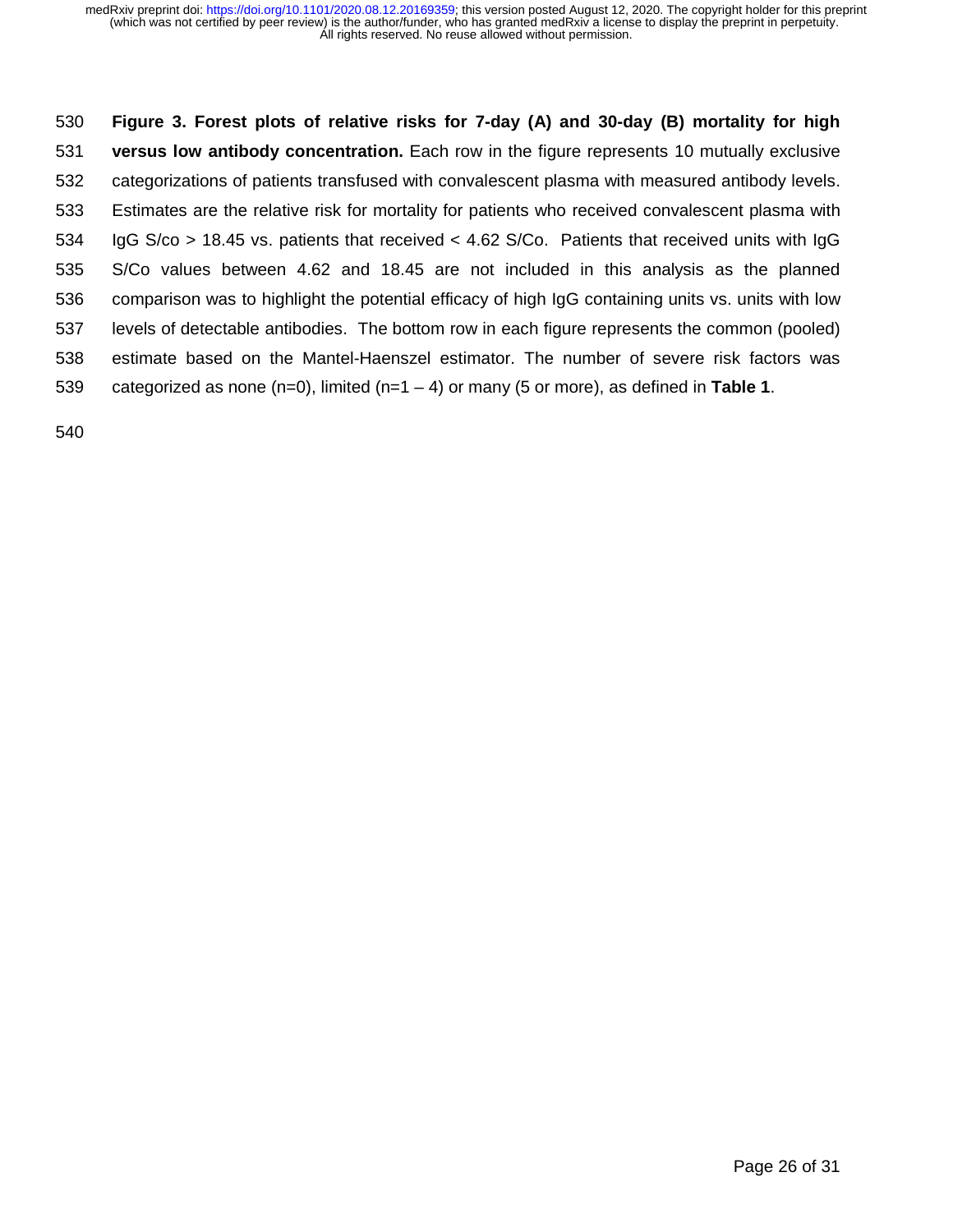| 541 | Sunnl<br>المتمميما<br><b>PAPPIVIIIVIII</b> |
|-----|--------------------------------------------|
|     |                                            |

# 542 **Trial Protocol**

# 543 **1 | Study Objectives**

544 Convalescent plasma is a potential disease altering therapy for hospitalized patients 545 with COVID-19 infections. There is strong historical precedence for its use in respiratory 546 infections suggesting it may be effective in the treatment of COVID-19. Additionally, the 547 administration of convalescent plasma is considered well-tolerated and safe, both 548 historically and within the context of the current COVID-19 pandemic.

# 549 **1.2 | Primary Objectives**

550 The primary outcome of this Expanded Access Program was to provide access to 551 COVID-19 convalescent plasma, assessed as the availability of convalescent plasma.

# 552 **1.3 | Secondary Objectives**

553 The secondary outcome of this Expanded Access Program was to determine the safety 554 of transfusion of COVID-19 convalescent plasma assessed as the case-rate and 555 relatedness of serious adverse events.

# 556 **1.4 | Tertiary Objectives**

557 The tertiary outcome of this Expanded Access Program was to explore the efficacy of 558 transfusion of COVID-19 convalescent plasma.

# 559 **2 | Study Intervention**

- 560 This Expanded Access Program was a national, pragmatic intervention conducted as a 561 multicenter, open-label protocol in hospitalized adults with COVID-19. All patients 562 received the study intervention (COVID-19 convalescent plasma transfusion). Primary
- 563 study endpoints included:
- 564 **1.** Hospital discharge
- 565 **2.** Death
- 566 **3.** 30 days of observation after COVID-19 convalescent plasma transfusion

#### 567 568 **2.1 | Study Intervention Description**

569 Compatible COVID-19 convalescent plasma was administered intravenously according 570 to accepted transfusion guidelines used for fresh frozen plasma.

# 571 **2.2 | Dosing and Administration**

572 For practical purposes in the current outbreak, one – two units of compatible COVID-19 573 convalescent plasma were administered. Convalescent plasma was obtained from a 574 registered or licensed blood collector and was collected preferably by apheresis or, if 575 necessary, by conventional methods. Individual institutional guidelines for the 576 administration of plasma were followed, including the use of any premedications, such 577 as acetaminophen or diphenhydramine.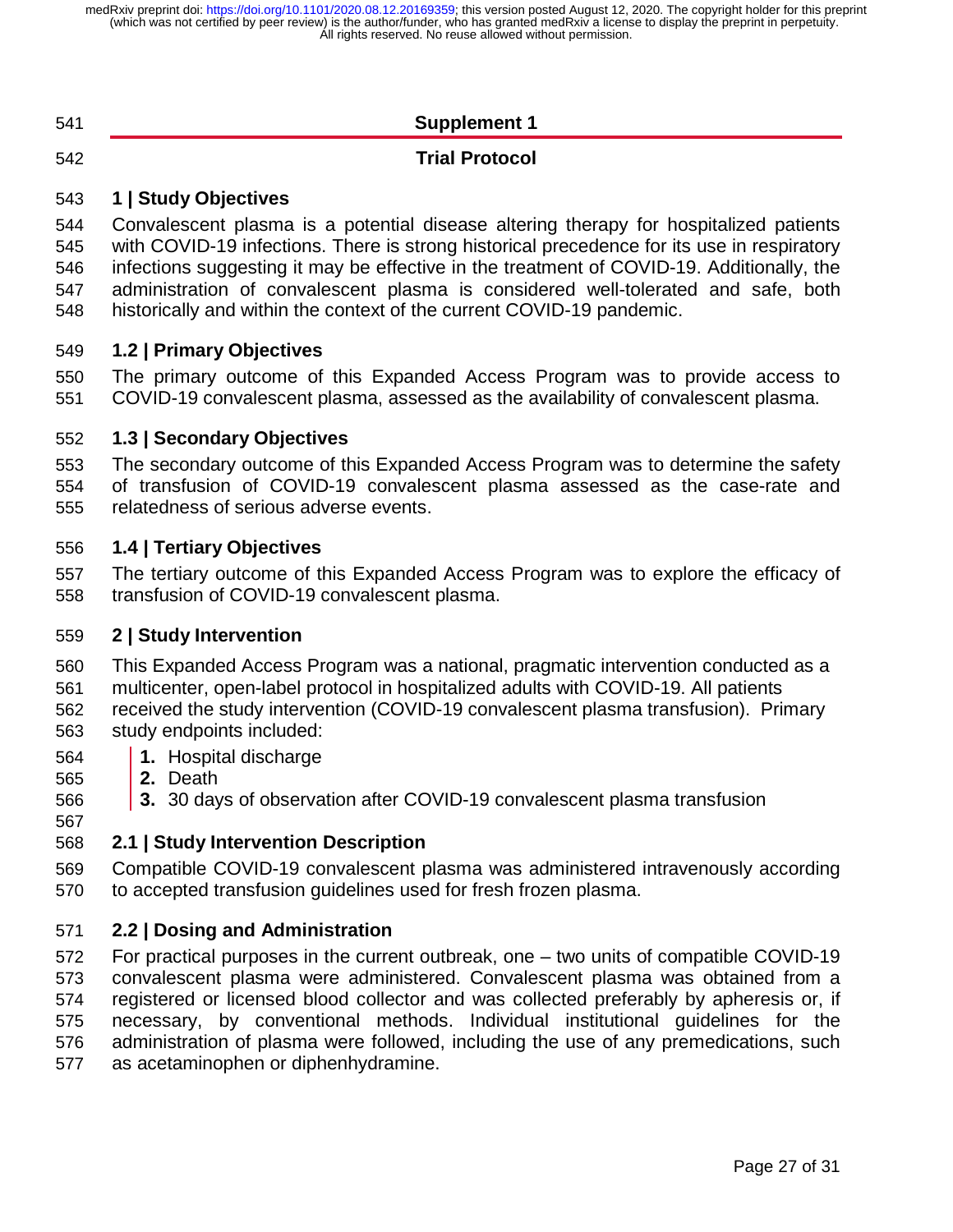# 578 **2.3 | Preparation and Packaging**

579 Compatible convalescent plasma units were obtained from a registered or licensed 580 blood collector following registration of a patient under the auspices of the Expanded 581 Access Program. COVID-19 convalescent plasma was supplied as an investigational 582 blood product for the treatment of COVID-19. The plasma container label of the COVID-583 19 convalescent plasma unit included the following statement, "Caution: New Drug – 584 Limited by Federal (or United States) law to investigational use." (21 CFR 312.6(a)).

# 585 **3 | Research Population**

586 Eligible patients for this Expanded Access Program were identified by their treating 587 providers. The patient inclusion criteria were specific to hospitalized patients, these 588 criteria were exceptionally broad.

# 589 **3.1 | Inclusion Criteria**

#### **Supplemental Table 1. Inclusion Criteria**

- **1.** Age at least 18 years
- **2.** Laboratory confirmed diagnosis of infection with SARS-CoV-2
- **3.** Admitted to an acute care facility for the treatment of COVID-19 complications
- **4.** Severe or life threatening COVID-19, or judged by the treating provider to be at high risk of progression to severe or life-threatening disease
- 
- **5.** Informed consent provided by the patient or healthcare proxy

#### **Severe or Life-threatening COVID-19 is defined by one or more of the following:**

- · dyspnea
- $\cdot$  respiratory frequency  $\geq 30 \cdot \text{min}^{-1}$
- · blood oxygen saturation ≤ 93%
- · partial pressure of arterial oxygen to fraction of inspired oxygen ratio < 300
- lung infiltrates  $> 50\%$  within 24 to 48 hours
- respiratory failure
- septic shock
- multiple organ failure

590

# 591 **3.2 | Exclusion Criteria**

592 None.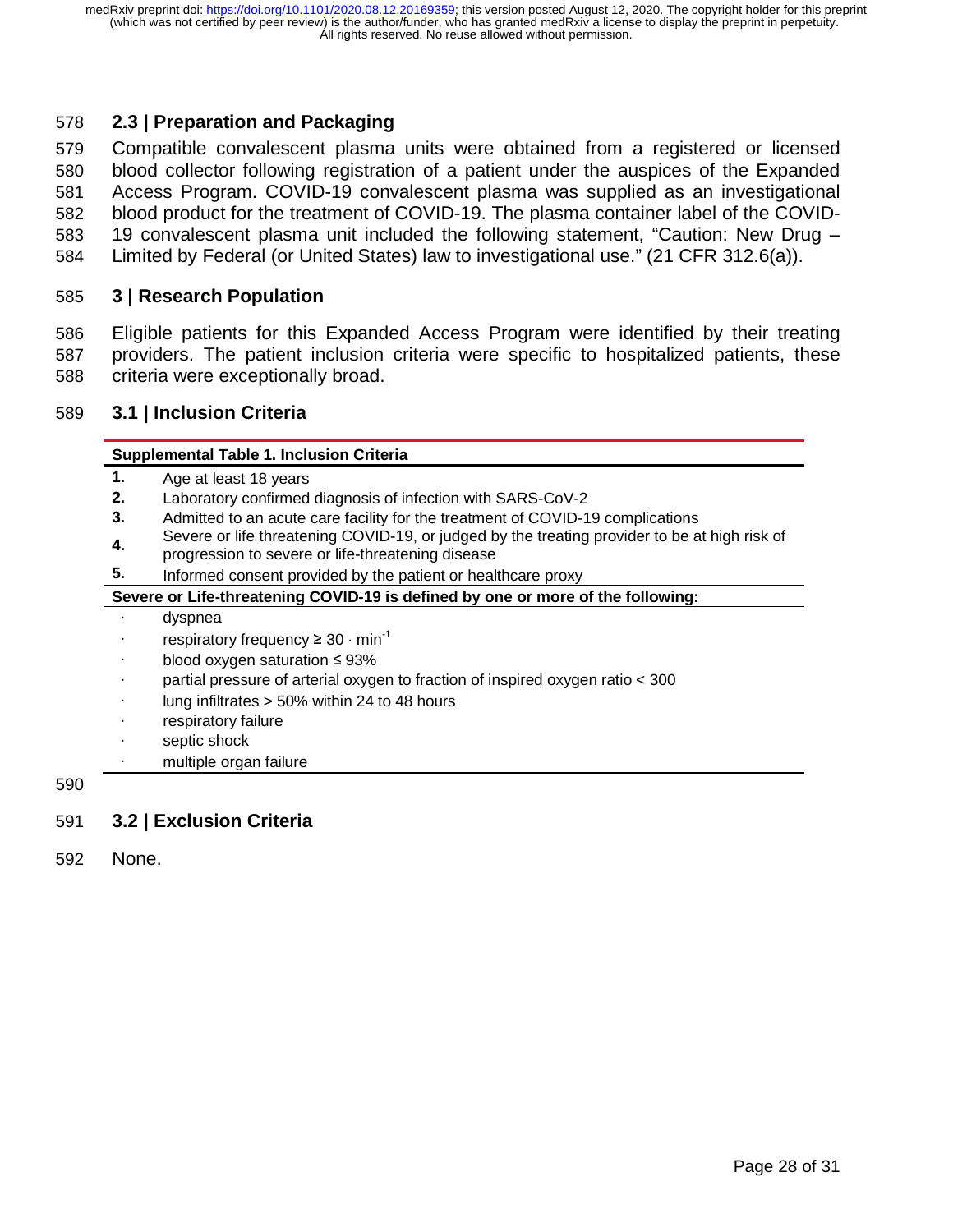594

# 593 **Supplement 2**

| Supplemental Table 2. Patient Characteristics Stratified by IgG. |             |                       |              |                                      |         |
|------------------------------------------------------------------|-------------|-----------------------|--------------|--------------------------------------|---------|
|                                                                  | Low (N=561) | Medium<br>$(N=2,006)$ | High (N=515) | <b>Total Patients</b><br>$(N=3,082)$ | P value |
| Age at Enrollment                                                |             |                       |              |                                      | 0.078   |
| (years)                                                          |             |                       |              |                                      |         |
| 18 to 39                                                         | 59 (10.5%)  | 155 (7.7%)            | 53 (10.3%)   | 267 (8.7%)                           |         |
| 40 to 59                                                         | 185 (33.0%) | 689 (34.3%)           | 183 (35.5%)  | 1,057 (34.3%)                        |         |
| 60 to 69                                                         | 152 (27.1%) | 503 (25.1%)           | 143 (27.8%)  | 798 (25.9%)                          |         |
| 70 to 79                                                         | 102 (18.2%) | 418 (20.8%)           | 86 (16.7%)   | 606 (19.7%)                          |         |
| 80 or older                                                      | 63 (11.2%)  | 241 (12.0%)           | 50 (9.7%)    | 354 (11.5%)                          |         |
| Gender                                                           |             |                       |              |                                      | 0.14    |
| Female                                                           | 201 (36.0%) | 774 (38.7%)           | 221 (42.9%)  | 1,196 (38.9%)                        |         |
| Male                                                             | 357 (63.9%) | 1,227 (61.3%)         | 293 (56.9%)  | 1,877 (61.0%)                        |         |
| Undisclosed                                                      | $1(0.2\%)$  | $1(0.0\%)$            | $1(0.2\%)$   | $3(0.1\%)$                           |         |
| <b>Weight Status</b>                                             |             |                       |              |                                      | 0.064   |
| Underweight                                                      | $7(1.4\%)$  | 32 (1.7%)             | $3(0.6\%)$   | 42 (1.5%)                            |         |
| Normal Weight                                                    | 87 (17.0%)  | 334 (17.7%)           | 84 (17.1%)   | 505 (17.5%)                          |         |
| Overweight                                                       | 154 (30.1%) | 545 (28.8%)           | 115 (23.5%)  | 814 (28.1%)                          |         |
| Obese                                                            | 263 (51.5%) | 980 (51.8%)           | 288 (58.8%)  | 1,531 (52.9%)                        |         |
| Race                                                             |             |                       |              |                                      | 0.54    |
| White                                                            | 266 (47.4%) | 967 (48.2%)           | 234 (45.4%)  | 1,467 (47.6%)                        |         |
| Asian                                                            | 23 (4.1%)   | 77 (3.8%)             | 15 (2.9%)    | 115 (3.7%)                           |         |
| <b>Black or African</b>                                          |             |                       |              |                                      |         |
| American                                                         | 125 (22.3%) | 443 (22.1%)           | 135 (26.2%)  | 703 (22.8%)                          |         |
| Other or Unknown                                                 | 147 (26.2%) | 519 (25.9%)           | 131 (25.4%)  | 797 (25.9%)                          |         |
| Ethnicity                                                        |             |                       |              |                                      | 0.24    |
| Hispanic/Latino                                                  | 223 (39.8%) | 747 (37.2%)           | 179 (34.8%)  | 1,149 (37.3%)                        |         |
| Not Hispanic/Latino                                              | 338 (60.2%) | 1,259 (62.8%)         | 336 (65.2%)  | 1,933 (62.7%)                        |         |
| Severe Risk Factors                                              |             |                       |              |                                      |         |
| Current severe or                                                |             |                       |              |                                      |         |
| life-threatening                                                 | 382 (68.1%) | 1,286 (64.1%)         | 341 (66.2%)  | 2,009 (65.2%)                        | 0.19    |
| COVID-19                                                         |             |                       |              |                                      |         |
| Intensive Care Unit                                              |             |                       |              |                                      |         |
| (ICU) care prior to                                              | 344 (61.3%) | 1,226 (61.1%)         | 298 (57.9%)  | 1,868 (60.6%)                        | 0.38    |
| infusion                                                         |             |                       |              |                                      |         |
| Mechanical                                                       |             |                       |              |                                      |         |
| Ventilation prior to                                             | 183 (33.4%) | 666 (33.9%)           | 158 (31.0%)  | 1,007 (33.3%)                        | 0.45    |
| infusion                                                         |             |                       |              |                                      |         |
| Clinical symptoms <sup>a</sup>                                   |             |                       |              |                                      |         |
| <b>Respiratory failure</b>                                       | 265 (69.4%) | 919 (71.5%)           | 231 (67.7%)  | 1,415 (70.4%)                        | 0.36    |
| Dyspnea                                                          | 265 (69.4%) | 910 (70.8%)           | 241 (70.7%)  | 1,416 (70.5%)                        | 0.87    |
| Blood oxygen<br>saturation $\leq 93\%$                           | 269 (70.4%) | 909 (70.7%)           | 233 (68.3%)  | 1,411 (70.2%)                        | 0.70    |
| Lung infiltrates ><br>50% within 24 to 48<br>hours               | 194 (50.8%) | 588 (45.7%)           | 147 (43.1%)  | 929 (46.2%)                          | 0.097   |
| Respiratory<br>frequency $\geq 30$ /min                          | 177 (46.3%) | 580 (45.1%)           | 157 (46.0%)  | 914 (45.5%)                          | 0.89    |
| PaO2:FiO2 ratio <<br>300                                         | 137 (35.9%) | 451 (35.1%)           | 93 (27.3%)   | 681 (33.9%)                          | 0.017   |
|                                                                  |             |                       |              |                                      |         |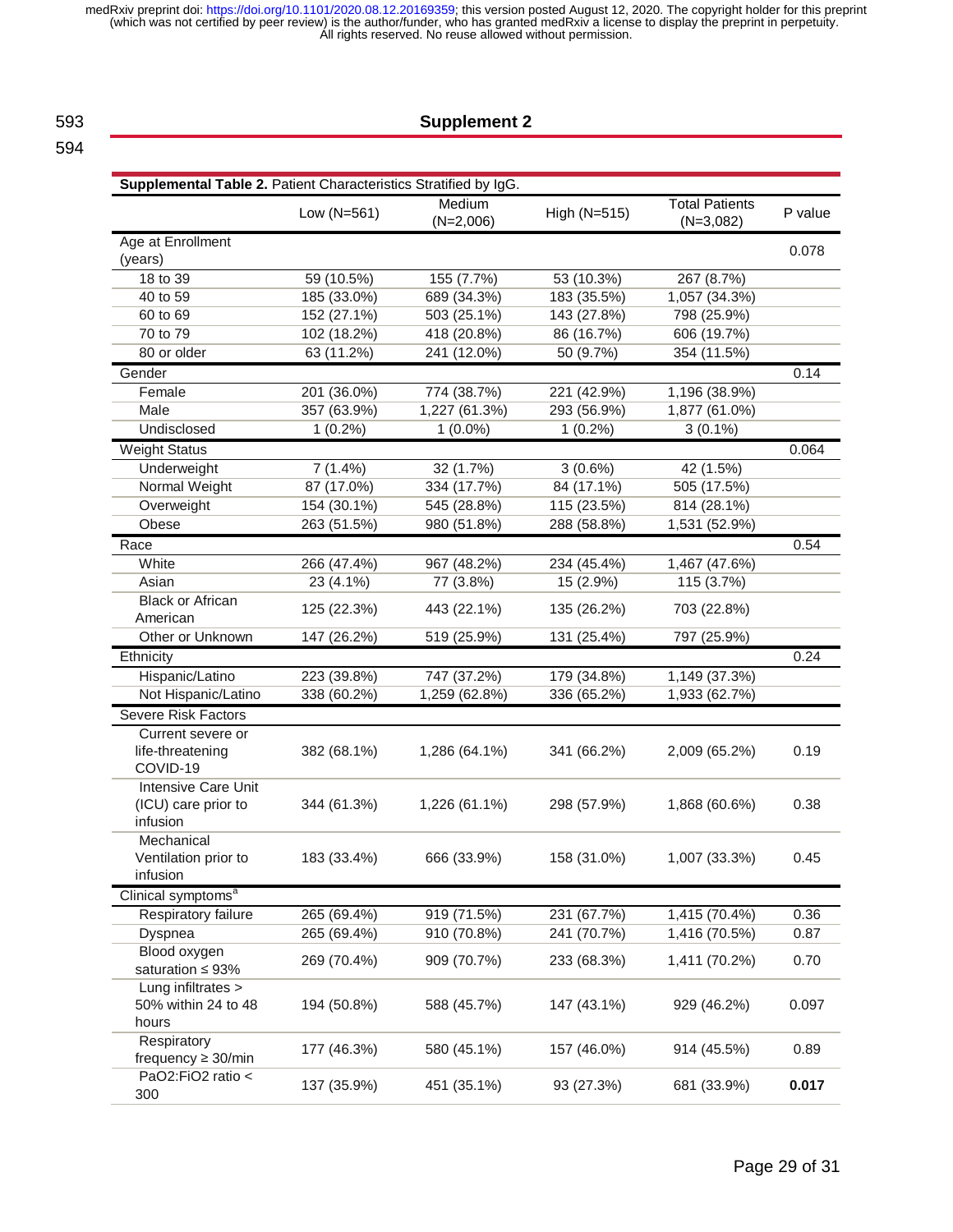| Supplemental Table 2. Patient Characteristics Stratified by IgG.                                                       |                        |                       |              |                                      |         |  |  |
|------------------------------------------------------------------------------------------------------------------------|------------------------|-----------------------|--------------|--------------------------------------|---------|--|--|
|                                                                                                                        | Low (N=561)            | Medium<br>$(N=2,006)$ | High (N=515) | <b>Total Patients</b><br>$(N=3,082)$ | P value |  |  |
| Multiple organ<br>dysfunction or failure                                                                               | 65 (17.0%)             | 227 (17.7%)           | 48 (14.1%)   | 340 (16.9%)                          | 0.29    |  |  |
| Septic shock                                                                                                           | 56 (14.7%)             | 188 (14.6%)           | 44 (12.9%)   | 288 (14.3%)                          | 0.71    |  |  |
| Number of Severe Risk<br>Factors                                                                                       |                        |                       |              |                                      | 0.042   |  |  |
| None                                                                                                                   | 179 (31.9%)            | 720 (35.9%)           | 174 (33.8%)  | 1,073 (34.8%)                        |         |  |  |
| Limited (1 to 4)                                                                                                       | 239 (42.6%)            | 868 (43.3%)           | 243 (47.2%)  | 1,350 (43.8%)                        |         |  |  |
| Many $(5+)$                                                                                                            | 143 (25.5%)            | 418 (20.8%)           | 98 (19.0%)   | 659 (21.4%)                          |         |  |  |
| Medications during<br>hospital stay                                                                                    |                        |                       |              |                                      |         |  |  |
| <b>ARB</b>                                                                                                             | 27 (4.8%)              | 107 (5.3%)            | 24 (4.7%)    | 158 (5.1%)                           | 0.77    |  |  |
| Ace Inhibitor                                                                                                          | $\overline{40}$ (7.1%) | 175 (8.7%)            | 35 (6.8%)    | 250 (8.1%)                           | 0.23    |  |  |
| Azithromycin                                                                                                           | 277 (49.4%)            | 923 (46.0%)           | 226 (43.9%)  | 1,426 (46.3%)                        | 0.18    |  |  |
| Remdesivir                                                                                                             | 164 (29.2%)            | 538 (26.8%)           | 130 (25.2%)  | 832 (27.0%)                          | 0.32    |  |  |
| <b>Steroids</b>                                                                                                        | 251 (44.7%)            | 899 (44.8%)           | 209 (40.6%)  | 1,359 (44.1%)                        | 0.21    |  |  |
| Chloroquine                                                                                                            | 4(0.7%)                | $4(0.2\%)$            | $1(0.2\%)$   | $9(0.3\%)$                           | 0.12    |  |  |
| Hydroxychloroquine                                                                                                     | 174 (31.0%)            | 595 (29.7%)           | 99 (19.2%)   | 868 (28.2%)                          | < 0.001 |  |  |
| Time to Transfusion                                                                                                    |                        |                       |              |                                      | 0.34    |  |  |
| 0 days                                                                                                                 | 16 (2.9%)              | 58 (2.9%)             | 16 (3.1%)    | 90 (2.9%)                            |         |  |  |
| 1 to 3 days                                                                                                            | 174 (31.0%)            | 669 (33.3%)           | 164 (31.8%)  | 1,007 (32.7%)                        |         |  |  |
| 4 to 10 days                                                                                                           | 251 (44.7%)            | 846 (42.2%)           | 244 (47.4%)  | 1,341 (43.5%)                        |         |  |  |
| $11 + days$                                                                                                            | 120 (21.4%)            | 433 (21.6%)           | 91 (17.7%)   | 644 (20.9%)                          |         |  |  |
| Time Epoch                                                                                                             |                        |                       |              |                                      | < 0.001 |  |  |
| Apr 04 to May 01                                                                                                       | 146 (26.0%)            | 543 (27.1%)           | 86 (16.7%)   | $\overline{775}$ (25.1%)             |         |  |  |
| May 01 to Jun 04                                                                                                       | 348 (62.0%)            | 1,242 (61.9%)         | 359 (69.7%)  | 1,949 (63.2%)                        |         |  |  |
| Jun 04 to Jul 04                                                                                                       | 67 (11.9%)             | 221 (11.0%)           | 70 (13.6%)   | 358 (11.6%)                          |         |  |  |
| $a$ These data include a subset of the sample ( $n = 2,009$ ), only those patients that currently have severe or life- |                        |                       |              |                                      |         |  |  |

threatening COVID-19

Data was not available for Gender (n=6), Weight Status (n=190) and Mechanical Ventilation prior to infusion (n=61).

595